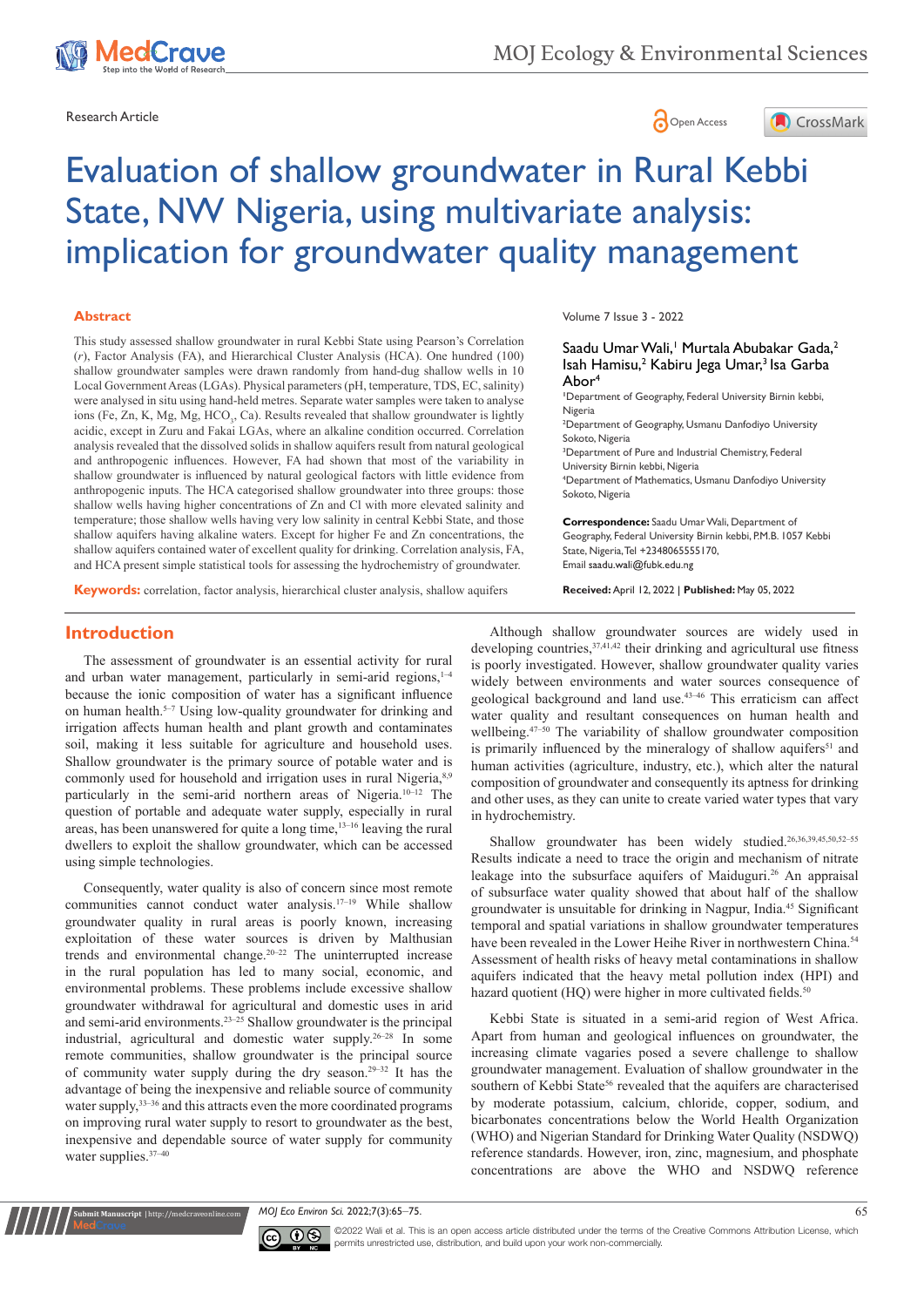guidelines.57 The study also found that TDS correlates strongly with Cu, Fe, Zn, Mg, and  $PO_4$ , suggesting that these ions' dissolved solids were derived. However, these findings do not apply to the entire Kebbi State since the geological setting in southern Kebbi State is of a basement complex background. Therefore, this paper aims to assess shallow groundwater across Kebbi State.

#### **The study area**

#### **Geographical setting**

Kebbi State (Figure 1) is positioned between latitude  $10^{\circ}$  8' and 13<sup>0</sup> 15'N and between longitude 3<sup>0</sup> 30' E. It occupies a land area of about 36,800 km2 . 58 The climate is characterised by a long dry season and a short but intensive wet season. Annual rainfall is highly variable and decreases in volume from southern to northern parts. The mean maximum temperature is highest in April  $(40^{\circ}C)$  and the lowest in December (23<sup>°</sup>C). The mean relative humidity is maximum in August (90%) and is a minimum in December (10-30%). However, there is an overall increase in relative humidity southward.<sup>58</sup> The evaporation rate is high, and the state can be classified as having a ustic soil moisture regime.



**Figure 1** Map of Kebbi State shows the study area and sampling locations.

### **Hydrogeological condition**

The geology is typical of the geological setting of Northwestern Nigeria. It is mainly sedimentary, with some weathered basement complex rock outcrops in the south.<sup>59,60</sup> Underlying the sedimentary

**Table 1** Parameters, methods, description, detection limit and reference guidelines

formations are crystalline rocks of Pre-cretaceous age.<sup>61</sup> Groundwater in the upland areas of crystalline rocks of the southern part of Kebbi State is ordinarily accessible in small amounts from fissures or other horizontal separations and the regoliths.<sup>59</sup> River Sokoto (Gulbin-Dukku, locally called), a chief tributary of River Niger, essentially drains the study area.<sup>62</sup> Despite the potential presented by aquifers in the state (e.g. Gwandu and Illo Formations), many communities are still without improved water supply systems and rely on individual and community hand-dug shallow wells for potable water supply. Figure 2 describes a hydrogeologic cross-section of the Sokoto basin.



**Figure 2** Geohydrologic section of Sokoto basin, NW Nigeria, indicating principal aquifers and confining beds.

Although these hand-dug wells are poorly constructed, their water quality remains poorly known because most rural communities lack the capacity for water testing.19,63 However, the hydrological condition of northern and southern parts of Kebbi State showed that the underlying shallow aquifers are in hydraulic connectivity with surface water bodies.<sup>64</sup> Additionally, these aquifers are recharged primarily by infiltering rainwater, making them prone to contamination. Therefore, proper land use practice is required to effectively manage shallow groundwater quality.59

# **Materials and methods**

#### **Groundwater sampling and analysis**

The study employed onsite field measurements and laboratory analysis (Table 1). Ten (10) Local Government Areas (LGAs) were purposely studied, and ten (10) communities from each LGA were studied at random. Therefore, one hundred (100) water samples were collected and analysed from Hand-dug shallow wells. Before taking water samples, the plastic containers were rinsed twice. First by deionised water and later with water from experimented shallow wells.

| <b>Parameters</b> | <b>Methods</b>        | <b>Description</b>  | <b>Detection</b>      | <b>Reference Guidelines</b> |                     |  |
|-------------------|-----------------------|---------------------|-----------------------|-----------------------------|---------------------|--|
|                   |                       |                     | limits                | <b>WHO (2011)</b>           | <b>NSDWQ (2007)</b> |  |
| Temperature       | Field (DK-MsG01)      | Temp/Salinity-meter | Ambient               | Ambient                     |                     |  |
| pH                | Field(pHep)           | pH meter            |                       | $6.5 - 8.5$                 | $6.5 - 8.5$         |  |
| Conductivity      | Field (DIST)          | EC/TDS- meter       | uS/cm<br>٠            |                             | ٠                   |  |
| Salinity          | Field (DK-MsG01)      | Temp/Salinity-meter | mg/l                  | 0.5                         | 0.5                 |  |
| <b>TDS</b>        | Field (DIST)          | EC/TDS- meter       | $\epsilon$            | 1000                        | 500                 |  |
| Fe                | Laboratory            | AAS                 | $\epsilon\,\epsilon$  | 0.3                         | 0.3                 |  |
| Zn                | $\epsilon\,\epsilon$  | 66                  | 66                    | 3                           | $\overline{4}$      |  |
| K                 | $\epsilon$ $\epsilon$ | 66                  | 66                    | 500                         | 1000                |  |
| Mg                | $\epsilon$ $\epsilon$ | 66                  | 66                    | 3                           | $\overline{4}$      |  |
| Mg                | $\epsilon$ $\epsilon$ | 66                  | 66                    | 200                         | 200                 |  |
| HCO <sub>3</sub>  | $\epsilon$ $\epsilon$ | 66                  | 66                    | 250                         | 250                 |  |
| Ca                | $\epsilon\,\epsilon$  | 66                  | $\epsilon$ $\epsilon$ | 500                         | 500                 |  |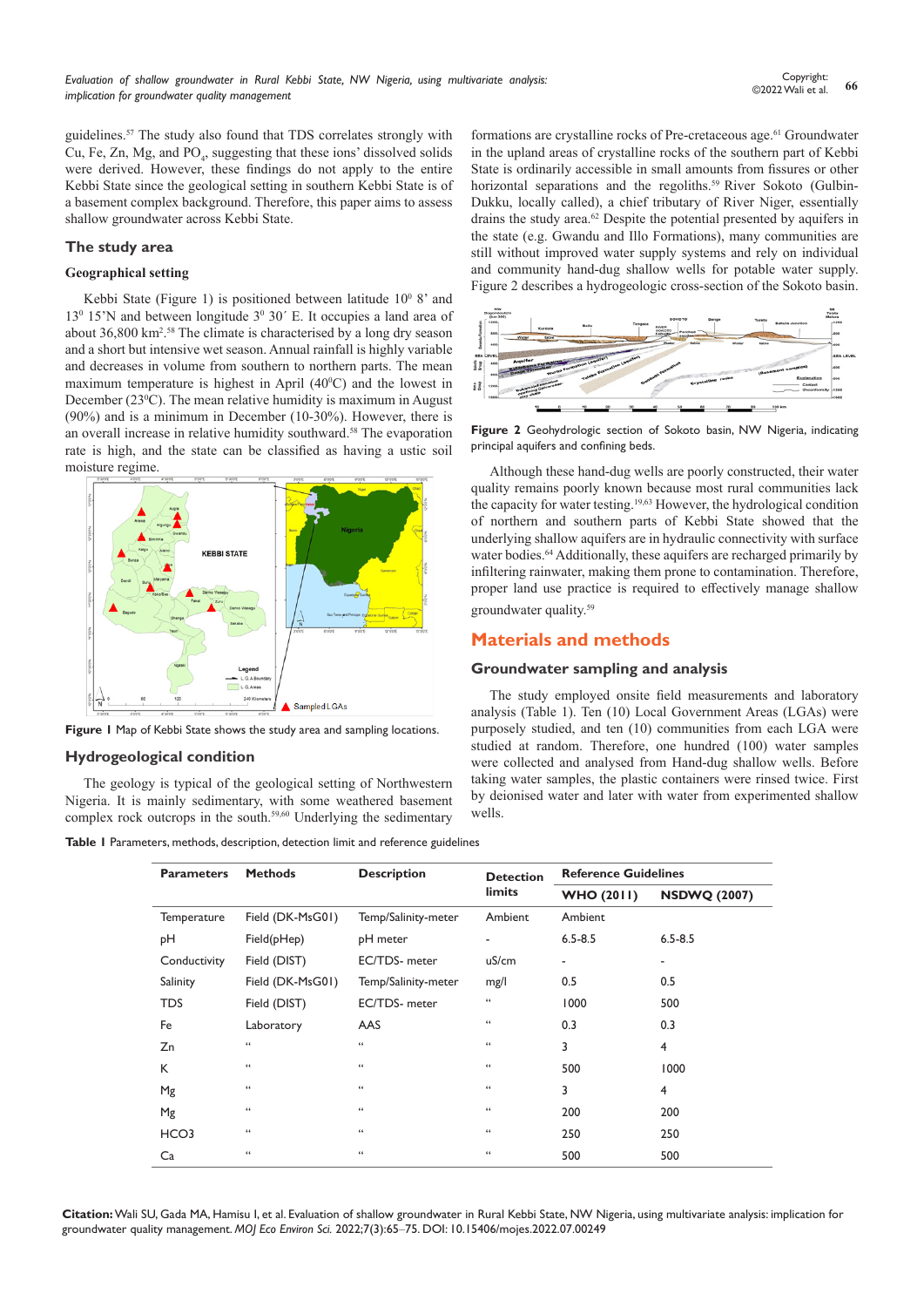Conversely, separate water samples were collected for in situ analysis (using water quality Probes) of physical parameters (Temperature, pH, Conductivity/salinity, and TDS). Water quality probes were first rinsed with deionised water and then with water from sampled wells. Separate water samples were taken in 1-litre polyethene bottles for Laboratory analysis. Water samples were stored in shielded bottles at a controlled temperature  $( $5^{\circ}$ C)$ . Groundwater water samples were filtered through Whatman Polycap GW encapsulated filter for groundwater samples (POLYCARP GW 75, 0.45μm, polyethersulfone). Table 1 summarises analytical methods, the World Health Organization (WHO), and Nigerian Standard for Drinking Water Quality (NSDWQ) reference standards.

Atomic Absorption Spectrometry (AAS) was used for ion analysis.65 AAS is a technique in which free vaporous atoms absorb electromagnetic energy at an explicit wavelength to create a measurable indicator. The immersion of those free riveting atoms in the visual route is proportionate to the immersion indicator. Accordingly, for AAS dimensions, the analyte is initially transformed into vaporous traces, usually by directing heat to a cell (i.e., atomiser). The type of atomiser delineates the two major AAS-based analytic procedures: flame atomic absorption spectrometry (FAAS), which steadily proffers analytical indications and electrothermal atomic absorption spectrometry (ETAAS) conveying logical indicators in a sporadic mode (2 to 4/sample).

In both methods, water (or dissolved) samples are mounted into the analyser as an aerosol in FAAS instance for this analysis or as

**Table 3** Person's (*r*) values in bold show a significant correlation between parameters

an apparent low microliter amount in ETAAS. Monochromators founded Ebert, Littrow, and Czerny-Turner schemes are the best standard wavelength pickers applied in AAS. Newly, echelle optics is bonded to marketable AAS appliances. Launching an echelle design connected with a formidable uninterrupted lamp forms momentous capability, for example, the study of the spectral milieu close to the line and simultaneous multi-elemental analysis. The parameters were analysed using AAS (Rs 12.5 Lakh/Piece).

## **Statistical analysis**

The hydrochemical data is summarised and standardised, as presented in [Table 2.](https://medcraveonline.com/MOJES/MOJES-07-00249T.pdf) The data were further analysed using Pearson's correlation (*r*), Factor analysis (FA), and hierarchical cluster analysis (HCA). Pearson's correlations (*r*) were used to study the relationship between hydrochemical variables (Table 3). Factor analysis was used to measure the interrelationships between the studied hydrochemical parameters by lessening the detailed data to a more interpretable form [66-70]. Factor analysis is a multivariate statistical procedure that can be applied to reduce enormous and intricate datasets by identifying a small number of parameters that describe the most significant variation within the original data set. In this paper, FA was carried out on hydrochemical parameters to pinpoint and define the elements that influence the shallow groundwater composition in Kebbi State. The FA was carried out on a subset of 11 chosen hydrochemical parameters (Temperature, EC/Salinity, pH, TDS, K, Ca, Fe, Zn, Mg,  $Cl, HCO<sub>3</sub>$ ), which characterised the general groundwater composition.

| <b>Parameter</b>   | Temp     | EC       | рH       | Sal.     | <b>TDS</b> | Fe       | Zn       | К        | Mg       | <b>CI</b> | HCO <sub>3</sub> | Ca    |
|--------------------|----------|----------|----------|----------|------------|----------|----------|----------|----------|-----------|------------------|-------|
| Temp               |          | 0.86     | 0.155    | 0.382    | 0.986      | 0.567    | 0.028    | 0.035    | 0.859    | 0.311     | 0.428            | 0.834 |
| EC                 | 0.064    |          | 0.412    | 0.982    | 0.035      | 0.947    | 0.323    | 0.638    | 0.994    | 0.491     | 0.668            | 0.119 |
| pH                 | $-0.485$ | $-0.293$ |          | 0.408    | 0.485      | 0.4      | 0.709    | 0.253    | 0.358    | 0.311     | 0.244            | 0.975 |
| Salinity           | $-0.3$   | 0.008    | 0.295    |          | 0.831      | 0.729    | 0.928    | 0.472    | 0.514    | 0.389     | 0.755            | 0.879 |
| <b>TDS</b>         | 0.006    | 0.669    | 0.25     | $-0.078$ |            | 0.517    | 0.396    | 0.323    | 0.183    | 0.717     | 0.202            | 0.043 |
| Iron               | $-0.207$ | $-0.024$ | $-0.3$   | 0.126    | $-0.233$   |          | 0.039    | 0.601    | 0.132    | 0.89      | 0.269            | 0.379 |
| <b>Zinc</b>        | 0.686    | 0.349    | $-0.135$ | 0.033    | 0.302      | $-0.657$ |          | 0.366    | 0.207    | 0.71      | 0.718            | 0.498 |
| Potassium          | 0.667    | $-0.17$  | $-0.399$ | $-0.258$ | $-0.349$   | $-0.189$ | 0.321    |          | 0.46     | 0.24      | 0.612            | 0.746 |
| Magnesium          | 0.065    | $-0.003$ | 0.326    | $-0.234$ | 0.459      | $-0.51$  | 0.437    | $-0.264$ |          | 0.839     | 0.206            | 0.668 |
| Chloride           | 0.357    | 0.247    | $-0.357$ | $-0.306$ | 0.132      | $-0.05$  | 0.135    | 0.409    | $-0.074$ |           | 0.652            | 0.027 |
| <b>Bicarbonate</b> | $-0.283$ | $-0.155$ | 0.406    | $-0.114$ | 0.441      | $-0.387$ | $-0.131$ | $-0.183$ | 0.438    | 0.163     |                  | 0.121 |
| Calcium            | 0.076    | 0.525    | $-0.011$ | $-0.056$ | 0.647      | $-0.313$ | 0.243    | $-0.118$ | 0.155    | 0.692     | 0.523            |       |

Hierarchical cluster analysis (HCA) was performed to understand groundwater composition by separating sampling LGAs into various clusters. It benefits from not requiring any prior theory of the number of sets.71–73 Sampling locations with similar groundwater composition or otherwise parameters with typical properties would be grouped into matching clusters [66-70]. In this paper, Ward's-algorithmic clustering method consequent to the Euclidean distance was applied. This is deemed the most potent clustering tool since it can lessen the distorting impact or sum of squared distances of centroids from hypothetical binary clusters formed at every step.

Therefore, applying factor scores to HCA is an excellent method for groundwater analysis by simplifying groups into more unrestrained forms, despite the obliviousness of specific theoretically significant hydrochemical data. However, this method does not account for data validity and disconnected values and neglects credible and possible connections or resemblances (statistical meddling) between variables, which are somewhat clear in most hydrochemical data.<sup>66-70</sup> As a result, the output would have been inexorable to manipulation and not be deemed as complete hydrochemical momentous data. Therefore, in this paper, only raw data were included in the HCA, where full scrutiny of each cluster is possible, and accurate (without modification) condition of groundwater composition could be characterised.

# **Results and discussion**

## **Physicochemical characteristics of groundwater**

[Table 2](https://medcraveonline.com/MOJES/MOJES-07-00249T.pdf) summarises groundwater parameters (range, mean and standard error). The pH concentration varied in the study area. Mean pH was above 7 in Zuru and Fakai LGAs, indicative of alkaline conditions. The two LGAs are in the basement complex section of southern Kebbi State. Therefore, the observed alkaline condition perhaps results from the region's geology mainly comprises crystalline rocks. High pH in aquifers can be linked to the ion exchange process.74,75 It accelerates the evolution from calcium to soda through subsurface water metamorphisation with a successive increase in the carbonate substance and alkalinity of aquifers.76

However, a high pH level of 11-12 was recorded in Paju City consequence of shallow groundwater pollution caused by improper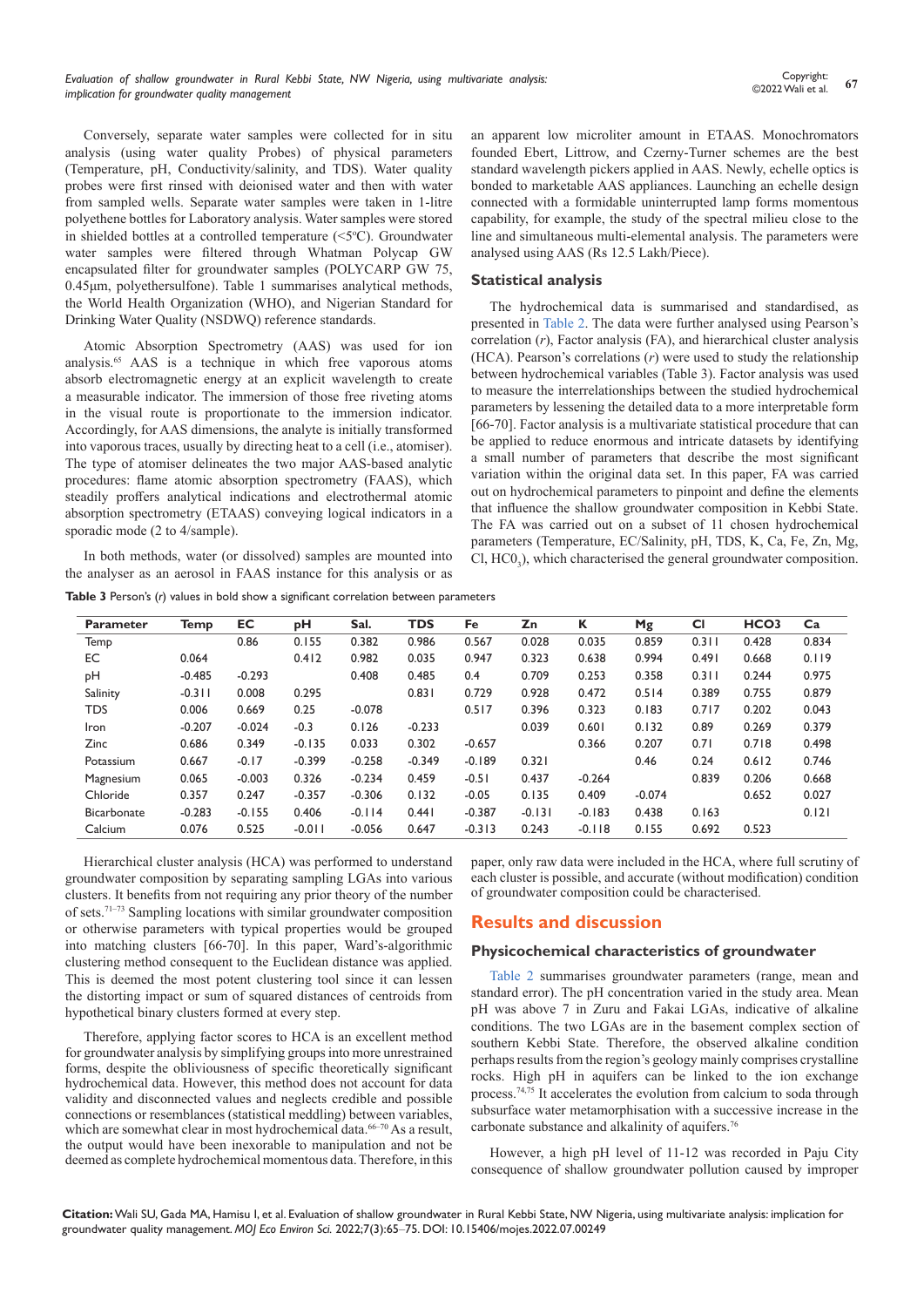discarding of road constructions litter on the surface at the study location.<sup>77</sup> Arewa and Jega LGAs have a mean pH of 6.5, indicating a neutral condition. The seventeen LGAs have pH values of less than 5 displaying acidic conditions. Groundwater acidity has been reported from various parts of the world.78–80 Aerosol particles and acid gases are incorporated into cloud water and rainwater and deposited by rainfall or by tumultuous mixing and gravitational landing on vegetation, soil, unprotected water, and streams/rivers. The existence of rain tends to be correlated to increased anthropological emission of gaseous pollutants into the atmosphere, mainly sulfur and nitrogen oxides.<sup>80</sup>

The most acidic water has occurred in the eastern section of the Sokoto basin and the south.<sup>59</sup> Just after Sokoto town, at Dange pH is 5.1 at Borehole GSN 3512, 3.7 at Borehole GSN 3520, and it is 3.7 at 177km at Borehole GSN 3519 along the Sokoto-Gusau road. Groundwater in this vicinity also has low TDS (28-79mg/1). The major anion is  $SO_4$ , which might have been derived from the oxidation of pyrites.59 This process perhaps accounts for the acidity of the water in the western Sokoto basin. The temperature varied between the studied LGAs. The mean groundwater temperature is lowest in Zuru and highest in Bunza. Elevated groundwater temperatures are strongly associated with increased chemical reactions in aquifers. A temperature increase by  $10^{\circ}$ C can lead to the doubling of chemical reactions in aquifers.<sup>81</sup>

Mean EC concentration is highest in Gwandu and Augie LGAs, indicating that the two LGAs have high dissolved rock mineral contents in shallow groundwater. Higher groundwater temperatures in the two LGAs could account for higher EC values.<sup>82,83</sup> There tends to be an upward trend between elevated temperature and EC level in aquifers.81 Mean salinity values were lowest in Jega and Maiyama LGAs. At the same time, Gwandu LGA has the highest mean salinity, which exceeds WHO and NSDWQ reference guidelines (0.5mgl). The observed high salinity can be derived from rock minerals and land use (irrigation), which is well pronounced in the Gwandu LGA. High salinity in subsurface water is derived from natural and anthropological processes.<sup>84-89</sup> Most of the irrigated fields in Gwandu LGA are underlain by a very shallow groundwater table (often less than 2 meters below the ground surface). The continuous application of agrochemicals (especially chemical fertiliser) in these fields alters the chemical composition of shallow aquifers, which is hardly unconnected with high EC/salinity and TDS level in the area. Human activities, especially agriculture, posed a severe threat to groundwater quality.72,87,90–92

Figure 3 shows the relative concentrations of groundwater parameters. Rises in pH accompanied an increase in groundwater temperature while both parameters decreased with an increased salinity level. This was not the expected outcome since EC values in groundwater show an upward trend with rising temperature and TDS levels (EPA, 2001). Similarly, the latter rises with a rise in EC, Zinc, and iron. However, an increase in pH level was also accompanied by an increase in salinity and EC levels. As a result, mean total dissolved solids (TDS) are within WHO and NSDWQ reference guidelines (Table 1).

The TDS is widely used in water quality analysis as it shows the number of dissolved rock materials in groundwater, which linger as a residue after water evaporation from the sample.<sup>93,94</sup> The general outlook of the TDS concentrations in Kebbi State indicates low concentrations of dissolved solids in shallow groundwater. Results are concurrent with previous investigations on the hydrochemistry of the Sokoto basin.59,95,96 Lower TDS intensities (<500mg/l), is

exceptionally essential.97 Based on TDS concentrations, shallow aquifers are appropriate for drinking. Iron concentration generally fell outside WHO and NSDWQ reference guidelines (Table 1) [\(Table](https://medcraveonline.com/MOJES/MOJES-07-00249T.pdf)  [2](https://medcraveonline.com/MOJES/MOJES-07-00249T.pdf)). This finding concurred with the existing literature relating to the hydrochemistry of the Sokoto basin.53,59 Mineral iron is widely distributed on earth and is obtained from different sources.<sup>98,99</sup> Except for high iron concentrations, groundwater in Kebbi State is generally fit for drinking based on anion chemistry. An elevated concentration of iron is quite harmful to aquatic life.100–102 Typically there is no effect on human health; instead, the problems are primarily aesthetic.<sup>81</sup> Except for Birnin kebbi and Zuru LGAs, the mean zinc concentration fell outside the WHO and NSDWQ reference guidelines. Figure 3 shows an upward trend between Zinc and iron concentrations, even though the former showed a downward trend with increased TDS. Therefore, most of the observed TDS values are derived from iron.



**Figure 3** The relative concentration of physicochemical parameters. Note: all concentrations are in mg/l except conductivity (µS/cm) and pH (unit).

Zinc concentration was higher in Arewa, Augie, Bagudo, and Maiyama LGAs. Mean zinc values in these LGAs exceed WHO and NSDWQ reference guidelines even though zinc is vital to a man if consumed in significant quantities. $81$  The noxiousness of zinc to aquatic life is (as with copper) contingent on the hardness of the water, which declines with increasing hardness.<sup>81</sup> Potassium concentration is within the WHO and NSDWQ reference guidelines. Figure 4 shows the relative potassium, magnesium, chloride, bicarbonates, and calcium concentration. The observed consistency in potassium values results from homogeneity in soil chemistry since potassium is fixed in soils and is not merely seeped out.<sup>103-105</sup>



**Figure 4** The relative concentration of groundwater parameters. Note: all concentrations are in mg/l.

 Magnesium is high and exceeds WHO and NSDWQ reference guidelines. Undue intake has not been related to any serious health threat, only that its concentrations are very significant when considered with sulfate.<sup>81</sup> Alkali metals such as Ca joint with Mg are responsible for groundwater hardness. Magnesium is a relatively common reducing element. Temperature changes can impact aquifers by rising oxygen and increasing the reduction process. Also, Mg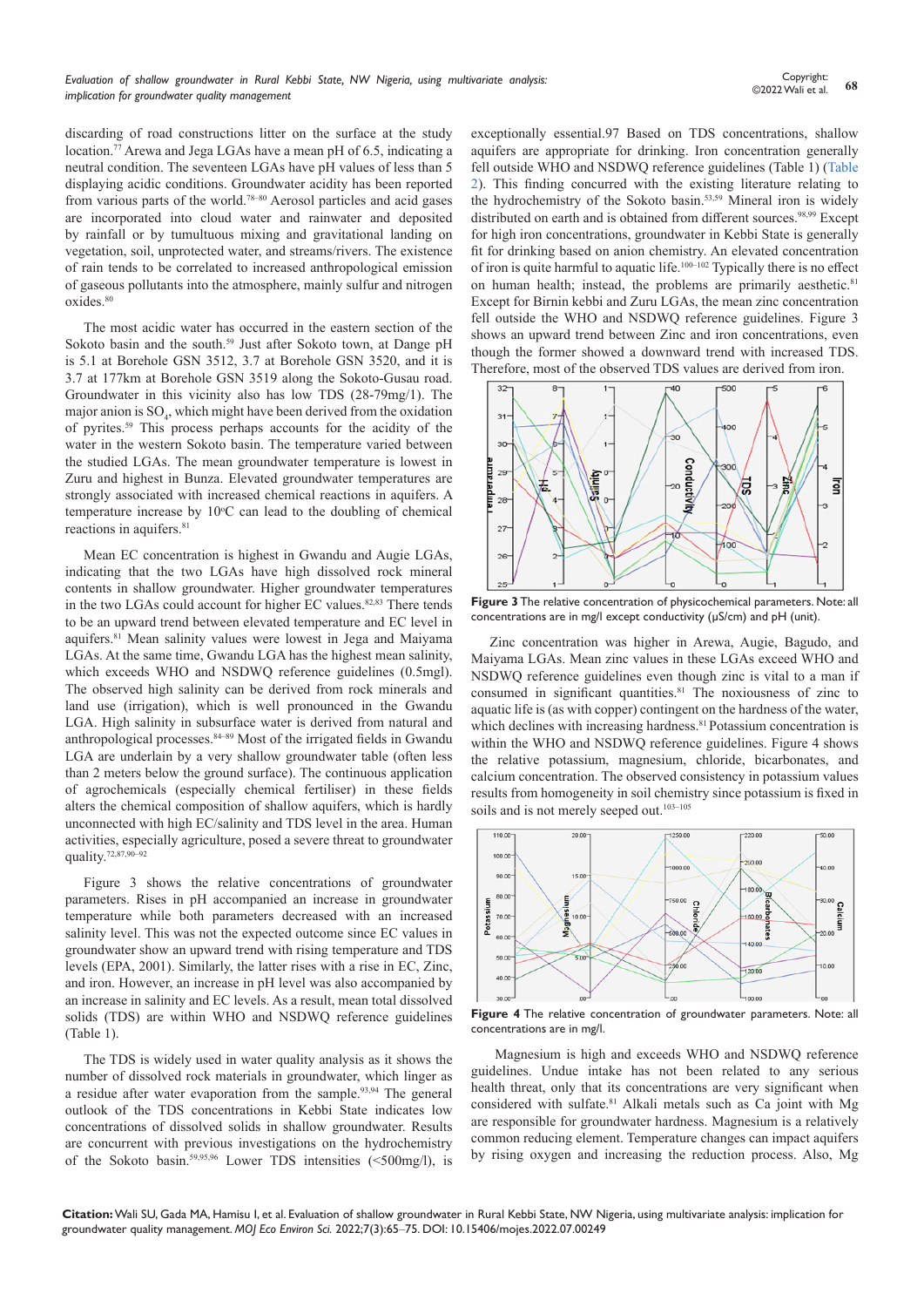can react with water vapour to produce hydrogen gas or magnesium hydroxide, as defined in equation 1. Magnesium constitutes a second major component of hardness (CaCO<sub>3</sub>). Dolomite and magnesium carbonate are primary sources of Mg in aquifers.106–108

$$
Mg(s)+2H_2 O(g) \rightarrow Mg(OH)_2 (aq)+H_2(g)
$$
 (1)

Mean calcium is high in Bagudo and Bunza LGAs. Typically, Ca concentration is low in Kebbi State. The importance of Ca in the hydrochemical analysis also relates to hardness. Calcium is found naturally in various environmental settings and occurs widely in groundwater aquifers.<sup>109-111</sup> It is an integral component of coral and is found in high concentrations (400 mg/l) of brine. In lime regions, Ca attains 100 mg/l. Elementary Ca at normal temperature reacts with water, based on the reaction process indicated by equation 2.

$$
Ca(s)+2H_2O(g)\rightarrow Ca(OH)_2(aq)+H_2(g)
$$
 (2)

Dissolved calcium hydroxide forms soda and hydrogen gas. It typically occurs when  $CO_2$  is freed, resulting in the development of carbonic acid, affecting Ca compounds. The carbon weathering and total reactions are defined in equations 3 and 4. Consequently, calcium hydrogen carbonate is produced.

$$
H_2O+CO_2 \rightarrow H_2CO_3 \text{ and } CaCO_3 + H_2 CO_3 \rightarrow CaH(CO_3)_2
$$
 (3)

$$
CaCO3(s)+CO2(g)+2H2(I) \rightarrow Ca(aq)+2HCO3(aq)
$$
 (4)

Mean chloride concentration in Arewa, Bagudo, Bunza, Gwandu, and Maiyama exceeds WHO and NSDWQ reference guidelines ([Table 2](https://medcraveonline.com/MOJES/MOJES-07-00249T.pdf)). As shown in Figure 4, a rise in chloride concentration accompanied rising Mg, HCO<sub>3</sub>, and Ca levels. However, these ions are geologically unrelated to chloride. Chloride levels can be as high as 70 mg/l under dry season discharges from industrial and municipal sewage. High ingestion presents no health risks. Though, a higher Cl level in irrigation water might render it unsuitable for irrigation.<sup>112-114</sup>

Combined with Ca and Mg, Bicarbonates develop carbonate hardness.<sup>115-117</sup> Bicarbonate and carbonate ions merged with [Ca](http://www.lenntech.com/Periodic-chart-elements/Ca-en.htm), or [Mg](http://www.lenntech.com/Periodic-chart-elements/Mg-en.htm) will precipitate as calcium carbonate  $(CaCO<sub>3</sub>)$  or magnesium carbonate  $(MgCO<sub>3</sub>)$  when the soil solution distillates under dry environments.<sup>45</sup> Consequently, the concentration of Ca and Mg declines relative to [sodium,](http://www.lenntech.com/Periodic-chart-elements/Na-en.htm) and the [SAR index](http://www.lenntech.com/Irrigation/SAR-hazard-of-irrigation-water.htm#SARadj) will increase.<sup>118</sup> This causes an alkalising effect and raises the pH level. Thus, when a water analysis shows a high pH level, it can signify high content of carbonate and bicarbonate ions.118 Bicarbonate is another alternative measure of the sodium content concerning Ca and Mg. Bicarbonate ion is formed consequential of bonding positively charged ion with negatively charged  $O_2$  molecules, producing an ionic fused. Bicarbonates usually are soluble in water. Mean bicarbonate in the study area was greater in Bunza and Jega LGAs. The overall bicarbonate concentration in Kebbi State is within WHO and NSDWQ reference guidelines.

### **Statistical application**

#### **Correlation analysis**

Table 3 shows the correlations between hydrochemical parameters. Temperature correlates significantly with EC. This was an expected outcome and concurred with most findings in the literature.<sup>119-121</sup> Conductivity and salinity correlate significantly. This is also an expected outcome since the two parameters are often used interchangeably, as, in most literature, EC is used as an alternative measure of salinity.<sup>122,123</sup> EC correlates significantly with Fe, K, HCO<sub>3</sub>, Ca, and Mg. Thus, the dissolved solids are derived from these ions. pH was significantly correlated with Ca. In groundwater, pH and Ca tend to be correlated; the former can be altered by calcium hydroxide

and calcium carbonate. A reduction in pH consequent to precipitation of calcium carbonate has been noticed.124

Salinity correlates significantly with all the analysed parameters, except K and Cl, indicative of the lesser contribution of these elements to salinity in the study area. TDS correlates significantly only with Fe and Cl, suggesting that the dissolved solids in shallow aquifers are derived from these ions. Magnesium was associated considerably with Ca and Cl. A significant correlation between Ca and Mg suggests the same source, calcite rocks.118 Chloride correlates significantly with HCO<sub>3</sub>, meaning the same source, a natural geogenic source. Chloride is inherently found in aquifers since it is increasingly derived from anthropogenic sources (agrochemicals, industrial and urban sewage) and mineral lodes.125,126 Though chloride (Cl) is a stable ion, it is naturally combined with sodium and sporadically with Ca, Mg, and K. Natural aquifers rarely contain Cl above 50 mg/l, as any significant rise may lead to suspicion from anthropogenic inputs.

Bicarbonate is a transitional form within the *dehydronation* of carbonic acid. It serves an essential role biochemically in the buffering system of pH  $[127-129]$ . Bicarbonate is the conjugate acid of CO<sub>3</sub>, and the conjugate is based on the acid  $H_2CO_3$  (carbonic acid). The carbonate reaction is defined in equations  $\bar{5}$  and 6:

$$
CO32+2H2O \leftrightarrow HCO3+H2O+OH \leftrightarrow H2CO3+2OH
$$
 (5)

$$
H_2CO_3 + 2H_2O \leftrightarrow HCO_3 + H_2O \leftrightarrow CO_3^{2+} + 2H_3O
$$
 (6)

The bicarbonate ion is produced by bonding positively charged ions with negatively charged  $O_2$  molecules, creating an ionic composite. Bicarbonates are typically soluble in water.

#### **Factor analysis**

Factor analysis (FA) is a robust statistical technique that aids the explanation of groundwater composition.<sup>130–133</sup> Factor analysis can be applied to reorganise data to describe better the characteristics of the environmental factors that produced the observed groundwater composition. Therefore, a set of factors (Table 4) was extracted to explain the interrelations between groundwater elements. A total of five factors were extracted. The five factors put together explained 88.20% of the total variance. Factor 1 accounts for 27.75% of the variance and is inferred as correlating primarily to the salinisation of the shallow groundwater from the dissolution of rock minerals.<sup>134,135</sup> This factor has high positive loadings  $(\geq 0.65)$  on Zn, Mg, Ca, TDS, and EC. In addition, the major cation exchange elements Ca, and Mg correlate positively, which is also indicative of the effect of the dissolution of rock minerals.

Factor 2 has high positive loading only on pH, indicative of the influence of carbonates.124,136,137 Factor 3 had high positive loading of Fe and EC, suggesting salinisation of groundwater sources from rock minerals. Factor 4 had high positive loadings on salinity and Zn, further indicating the dissolution of rock minerals. Igneous rocks, e.g., granite and basalt, might contain 30, 0.6, 160, and 140 mg/kg of Pb, Cd, and Zinc.138 Factor 5 had high positive loadings on TDS. It can also be correlated to rock weathering and human activities since the significant correlation between TDS and Fe and Cl was revealed earlier by Pearson's (r) as in [Table 2.](https://medcraveonline.com/MOJES/MOJES-07-00249T.pdf) Anthropological inputs to groundwater have been shown via correlations between TDS and Cl or  $NO<sub>3</sub>$ .<sup>139,140</sup>

# **Hierarchical cluster analysis**

Hierarchical cluster analysis is a widely used technique in groundwater analysis since it can differentiate groundwater composition.71–73,76,141–145 By applying HCA, the sampling LGAs with comparable groundwater hydrochemistry can be merged into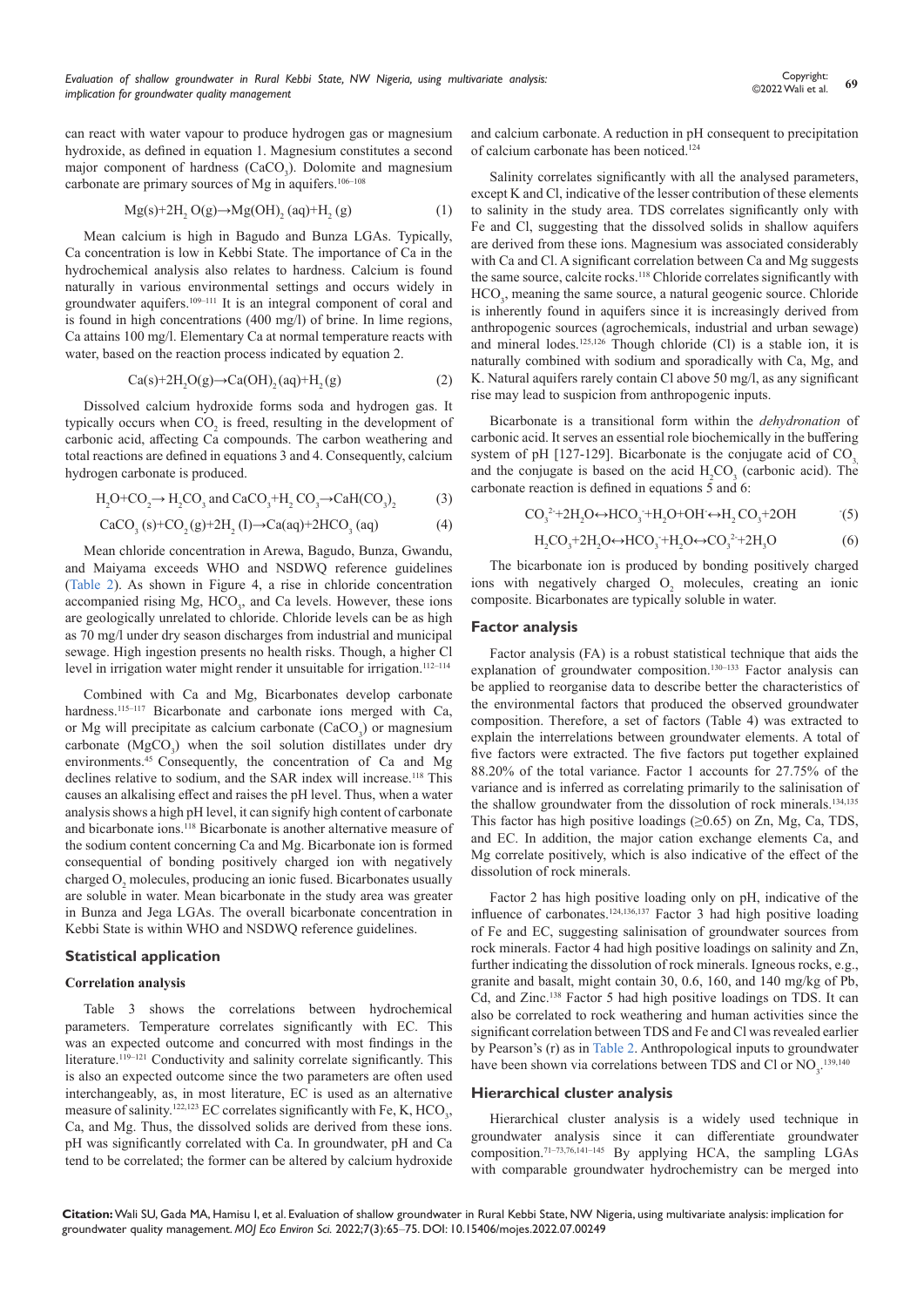**<sup>70</sup>** Copyright: ©2022 Wali et al.

a single cluster. The graphical assemblies of the clustering process are illustrated in Figure 5. Based on the dendrogram, sampling LGAs with matches are collected into three different sets. The first cluster (group 1) sampling LGAs: Arewa, Birnin kebbi, Bunza, Maiyama, Bagudo, and Gwandu. Groundwater composition in these LGAs is characterised by higher chloride, zinc, and higher salinity and temperature levels. The high temperature in aquifers can be related to external influences (climatic factors) or geologic effects.<sup>146,147</sup>

**Table 4** Factor analysis (Varimax rotation), values in bold signify high loadings

| <b>Parameter</b>   | Factor   | Factor<br>2 | Factor<br>3 | Factor<br>4 | <b>Factor</b><br>5 |
|--------------------|----------|-------------|-------------|-------------|--------------------|
| Temp               | 0.402    | $-0.78$     | $-0.26$     | 0.111       | $-0.044$           |
| ЕC                 | 0.525    | $-0.053$    | 0.62        | 0.495       | $-0.12$            |
| pH                 | $-0.004$ | 0.778       | $-0.355$    | $-0.024$    | 0.237              |
| Sal                | $-0.277$ | 0.308       | 0.082       | 0.505       | 0.695              |
| <b>TDS</b>         | 0.74     | 0.414       | 0.292       | 0.203       | $-0.177$           |
| Fe                 | $-0.641$ | $-0.102$    | 0.594       | $-0.015$    | $-0.214$           |
| Zn                 | 0.675    | $-0.336$    | $-0.391$    | 0.505       | 0.119              |
| К                  | 0.094    | $-0.798$    | $-0.288$    | $-0.244$    | 0.255              |
| Mg                 | 0.56     | 0.386       | $-0.479$    | 0.039       | $-0.387$           |
| CI                 | 0.513    | $-0.426$    | 0.393       | $-0.481$    | 0.227              |
| HCO <sub>3</sub>   | 0.448    | 0.57        | $-0.09$     | $-0.573$    | 0.115              |
| Ca                 | 0.785    | 0.136       | 0.461       | $-0.206$    | 0.271              |
| Eigenvalues        | 3.33     | 2.917       | 1.864       | 1.473       | 1.001              |
| $%$ of<br>Variance | 27.747   | 24.306      | 15.532      | 12.275      | 8.34               |
| Cumulative<br>%    | 27.747   | 52.052      | 67.584      | 79.859      | 88.199             |



**Figure 5** A dendrogram produced from cluster analysis based on the sampling LGAs to identify the significant groundwater characteristics in Kebbi State.

Group 2 comprises sampling LGAs: Augie and Jega. Jega LGA had the lowest salinity. Several factors such as vegetation, quality of recharge and groundwater level depths, and aridity account for salinity variability in groundwater.<sup>148-150</sup> Sampling LGAs Fakai and Zuru encompass the last group. Groundwater composition in these LGAs is alkaline. The salinisation/alkalinisation of aquifers is controlled by many factors.<sup>151–154</sup> Overall, three types of shallow aquifers are noticeable in Kebbi State: those shallow aquifers with higher concentrations of Zn and Cl, salinity and temperature in northern Kebbi State; those shallow aquifers with very low salinity in central Kebbi State; and those shallow aquifers with alkaline waters in southern Kebbi State.

## **The implication for groundwater management**

This study showed that shallow groundwater in Kebbi State is fit for human consumption. Rock weathering appeared to be the primary mechanism controlling the hydrochemistry of groundwater. A multivariate analysis approach can be applied to explain the variability of hydrochemistry of shallow groundwater. It can reveal natural geogenic and anthropogenic alteration of groundwater chemistry that may have severe consequences on humans and the entire ecosystem services that rely on shallow aquifers.<sup>155</sup> Over the last 3-4 decades,

many countries have employed direct and indirect approaches to groundwater management.156

Increasing human activities with corresponding changes in land use has made groundwater quality management an arduous task.<sup>157-159</sup> Consequently, multivariate analysis can classify groundwater sources and detect possible pollution from anthropogenic activities.<sup>160-162</sup> Although accumulating groundwater contaminants are rising in shallow aquifers consequence of human activities, increased demand for shallow groundwater for irrigated farming is making groundwater quality management increasingly tricky.163,164 It also requires innovative water quality management approaches lacking in most developing countries. Several pollutant modelling approaches exist for assessing pollution in aquifers. However, most of these approaches are complex and require a large amount of data which may be lacking in places like Kebbi State. While multivariate analysis (MA) can be used to study groundwater pollution, MA cannot quantify the actual risk exposure while using polluted aquifers for domestic, industrial, or agricultural purposes. Therefore, many recommendations for enhancing the quality of groundwater aquifers are needed. These include the application of water quality modelling approaches, the formation of pollution monitoring agencies, policies for ensuring sustainable land use and water resources protection.

#### **Conclusion**

The literature is undivided on the significance of water quality and the need to understand the physical and chemical composition of any water meant for drinking, especially in developing countries like Nigeria. This study has reported our recent efforts to represent better the status of rural water quality from remote communities of Kebbi State. Understanding the hydrochemistry of groundwater from shallow aquifers is essential for the success of improved water supply programs which are in progress in many parts of the state. Findings from this study lead to the following remark:

- i. There is water of good quality from rural Kebbi State. Thus, any program designed to improve the living conditions of rural communities in the state must include improved sanitation and proper land use practice to prevent contamination of shallow groundwater;
- ii. Correlation and Factor analyses indicated that the shallow aquifers are primarily influenced by rock weathering; there is little evidence of anthropogenic input;
- iii. The HCA categorised water sources into three groups, all of which are controlled by natural geogenic processes;

The shallow aquifers contained water of good quality based on the analysed parameters. This finding is helpful since it revealed the status of superficial groundwater quality in Kebbi State. Results can be used as future reference material for water quality management. Since there is insignificant proof of shallow groundwater pollution, this finding can be used as a baseline reference material for future analysis of the hydrochemistry of shallow aquifers. It can also be used as a guiding principle for future policy on rural water supply. Correlation analysis, FA and HCA provide simple tools for assessing groundwater. We hope that this paper will stimulate other scholars to use a comparable method in a future water quality study.

#### **Acknowledgments**

This study was financed by the Tertiary Education Trust Fund (TETFund). We also thank all the anonymous contributors.

## **Funding**

None.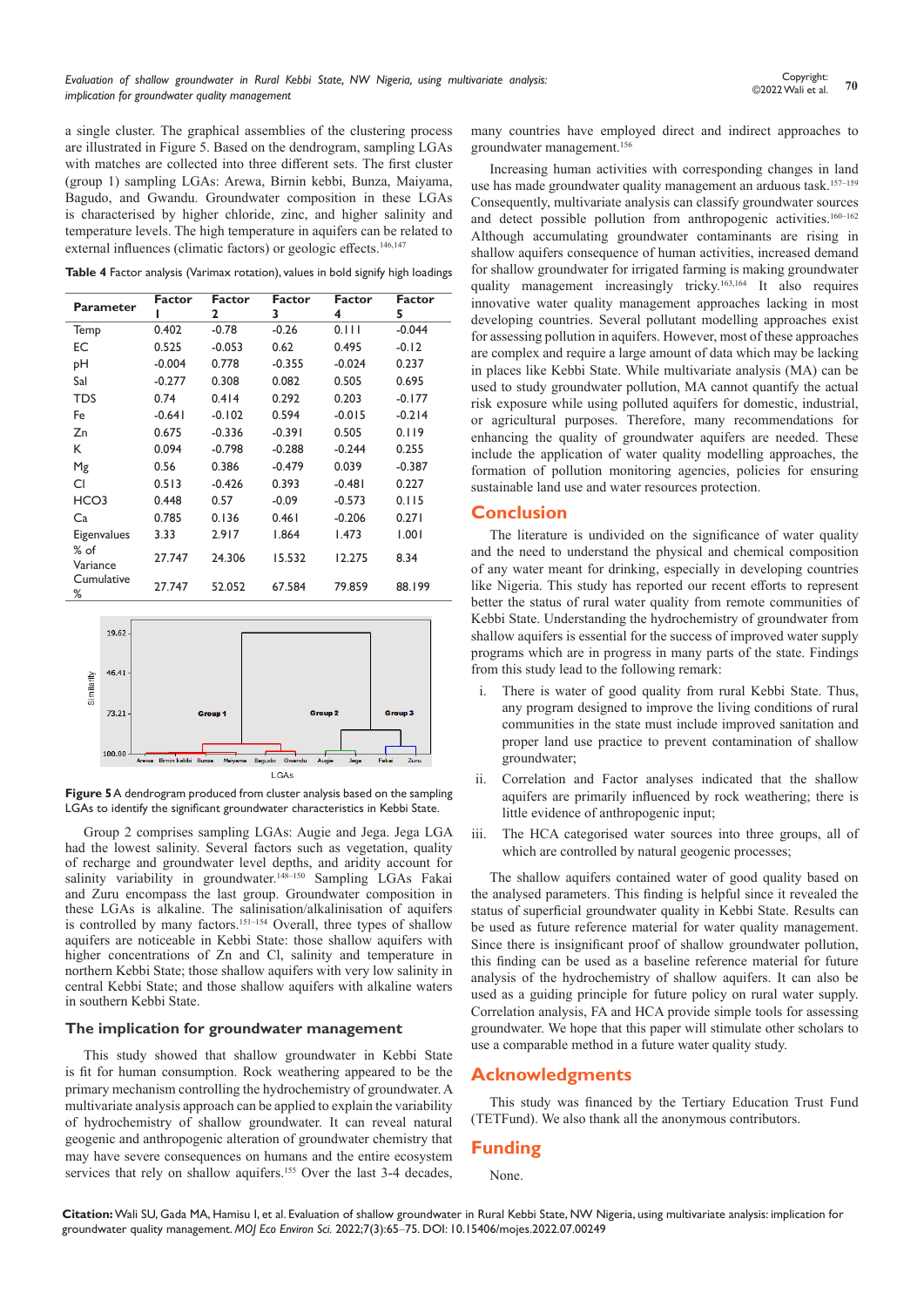# **Conflicts of interest**

Authors declare that there is no conflict of interest.

#### **References**

- 1. [Everard M. Community–based groundwater and ecosystem restoration](https://www.sciencedirect.com/science/article/abs/pii/S2212041615300383)  [in semi–arid north Rajasthan \(1\): Socio–economic progress and lessons](https://www.sciencedirect.com/science/article/abs/pii/S2212041615300383)  [for groundwater–dependent areas.](https://www.sciencedirect.com/science/article/abs/pii/S2212041615300383) *Ecosystem Services*. 2015;16:125– [135.](https://www.sciencedirect.com/science/article/abs/pii/S2212041615300383)
- 2. [Machiwal D, Jha MK, Mal BC. Assessment of groundwater potential](https://link.springer.com/article/10.1007/s11269-010-9749-y)  [in a semi–arid region of India using remote sensing, GIS and MCDM](https://link.springer.com/article/10.1007/s11269-010-9749-y)  techniques. *[Water Resources Management](https://link.springer.com/article/10.1007/s11269-010-9749-y)*. 2010;25(5):1359–1386.
- 3. [Page D, Bekele E, Vanderzalm V, et al. Managed Aquifer Recharge](https://www.mdpi.com/2073-4441/10/3/239)  [\(MAR\) in sustainable urban water management.](https://www.mdpi.com/2073-4441/10/3/239) *Water*. 2018;10(3):239.
- 4. [Parisi A, Monno V, Fidelibus MD. Cascading vulnerability scenarios in](https://isiarticles.com/bundles/Article/pre/pdf/137746.pdf)  [the management of groundwater depletion and salinisation in semi–arid](https://isiarticles.com/bundles/Article/pre/pdf/137746.pdf)  areas. *[International Journal of Disaster Risk Reduction](https://isiarticles.com/bundles/Article/pre/pdf/137746.pdf)*. 2018;30:292– [305.](https://isiarticles.com/bundles/Article/pre/pdf/137746.pdf)
- 5. [Wali SU, Ibrahim MD, Danjuma SA, et al. Reassessing groundwater](https://ojs.bilpublishing.com/index.php/jgr-a/article/view/2141)  [potentials and subsurface water hydrochemistry in a Tropical Anam](https://ojs.bilpublishing.com/index.php/jgr-a/article/view/2141)[bra Basin, Southeastern Nigeria.](https://ojs.bilpublishing.com/index.php/jgr-a/article/view/2141) *Journal of Geological Research*. [2020;2\(3\):1–24.](https://ojs.bilpublishing.com/index.php/jgr-a/article/view/2141)
- 6. [Wali SU, Ibrahim MD, Danjuma SA, et al. Re–examination of hydro](https://ojs.bilpublishing.com/index.php/jgr-a/article/view/2142)[chemistry and groundwater potentials of Cross River and Imo–Kwa–Ibo](https://ojs.bilpublishing.com/index.php/jgr-a/article/view/2142)  [intersecting Tropical Basins of South–South Nigeria.](https://ojs.bilpublishing.com/index.php/jgr-a/article/view/2142) *Journal of Geological Research*[. 2020;2\(3\):25–42.](https://ojs.bilpublishing.com/index.php/jgr-a/article/view/2142)
- 7. [Wali SU, Ibrahim MD, Danjuma SA, et al., Review of groundwater](https://ojs.bilpublishing.com/index.php/jgr-a/article/download/2140/1767)  [potentials and groundwater hydrochemistry of semi–arid Hadejia–](https://ojs.bilpublishing.com/index.php/jgr-a/article/download/2140/1767) [Yobe Basin, North–eastern Nigeria.](https://ojs.bilpublishing.com/index.php/jgr-a/article/download/2140/1767) *Journal of Geological Research*. [2020;2\(2\):20–33.](https://ojs.bilpublishing.com/index.php/jgr-a/article/download/2140/1767)
- 8. [Carter RC, Morgulis ED, Dottridge J, et al. Groundwater modelling](https://qjegh.lyellcollection.org/content/27/Supplement/S85)  [with limited data: a case study in a semi–arid dunefield of northeast](https://qjegh.lyellcollection.org/content/27/Supplement/S85)  Nigeria. *[Quarterly Journal of Engineering Geology and Hydrogeology](https://qjegh.lyellcollection.org/content/27/Supplement/S85)*. [1994;27\(Supplement\):S85–S94.](https://qjegh.lyellcollection.org/content/27/Supplement/S85)
- 9. [Talabi AO, Tijani MN. Hydrochemical and stable isotopic characte](https://link.springer.com/article/10.1007/s13201-013-0076-3)[risation of shallow groundwater system in the crystalline basement](https://link.springer.com/article/10.1007/s13201-013-0076-3)  [terrain of Ekiti area, southwestern Nigeria.](https://link.springer.com/article/10.1007/s13201-013-0076-3) *Applied Water Science*. [2013;3\(1\):229–245.](https://link.springer.com/article/10.1007/s13201-013-0076-3)
- 10. [Tarhule A, Woo M. Characteristics and use of shallow wells in a](https://www.sciencedirect.com/science/article/abs/pii/S0143622896000239)  [stream fadama: A case study in northern Nigeria.](https://www.sciencedirect.com/science/article/abs/pii/S0143622896000239) *Applied Geography*. [1997;17\(1\):29–42.](https://www.sciencedirect.com/science/article/abs/pii/S0143622896000239)
- 11. [Abubakar IT, Yusuf MA, Olofin EA, et al. Shallow groundwater condi](https://academicjournals.org/journal/JODA/article-full-text-pdf/CA8E17C59556)[tion for irrigation along dryland river basin, northwestern Nigeria.](https://academicjournals.org/journal/JODA/article-full-text-pdf/CA8E17C59556) *Jour[nal of Dryland Agriculture](https://academicjournals.org/journal/JODA/article-full-text-pdf/CA8E17C59556)*. 2018;4(1):1–11.
- 12. [Nyong AO, Kanaroglou PS. A survey of household domestic water–](https://www.jstor.org/stable/42002547) [use patterns in rural semi–arid Nigeria.](https://www.jstor.org/stable/42002547) *Journal of Arid Environments*. [2001;49\(2\):387–400.](https://www.jstor.org/stable/42002547)
- 13. [Peter AA, Adesiji RA, Hassana MI. Appraisal of rural water supply: case](http://citeseerx.ist.psu.edu/viewdoc/download?doi=10.1.1.416.2954&rep=rep1&type=pdf)  [study of Kwara State, North Central Nigeria.](http://citeseerx.ist.psu.edu/viewdoc/download?doi=10.1.1.416.2954&rep=rep1&type=pdf) *International Journal of [Basic and Applied Science](http://citeseerx.ist.psu.edu/viewdoc/download?doi=10.1.1.416.2954&rep=rep1&type=pdf)*. 2013;1(4):816–826.
- 14. [Arwenyo B, Wasswa J, Nyeko M, et al. The impact of septic systems](https://www.ajol.info/index.php/ajest/article/view/150663)  [density and nearness to spring water points, on water quality.](https://www.ajol.info/index.php/ajest/article/view/150663) *African [Journal of Environmental Science and Technology](https://www.ajol.info/index.php/ajest/article/view/150663)*. 2017;11(1):11–18.
- 15. [Edet A. Groundwater chemistry and quality of Nigeria: A status review.](https://www.ajol.info/index.php/ajest/article/view/74238)  *[African Journal of Environmental Science and Technology](https://www.ajol.info/index.php/ajest/article/view/74238)*. 2012;5(13).
- 16. [Olayiwola LM, Adeleye OA. Rural infrastructural development in Ni](https://www.tandfonline.com/doi/abs/10.1080/09718923.2005.11892499)[geria: between 1960 and 1990 – problems and challenges.](https://www.tandfonline.com/doi/abs/10.1080/09718923.2005.11892499) *Journal of Social Sciences*[. 2017;11\(2\):91–96.](https://www.tandfonline.com/doi/abs/10.1080/09718923.2005.11892499)
- 17. [Wilbers GJ, Sebesvari Z, Renaud F. Piped–water supplies in rural areas](https://www.mdpi.com/2073-4441/6/8/2175)  [of the Mekong Delta, Vietnam: water quality and household perceptions.](https://www.mdpi.com/2073-4441/6/8/2175)  *Water*[. 2014;6\(8\):2175–2194.](https://www.mdpi.com/2073-4441/6/8/2175)
- 18. [Ajibade LT. Assessment of water quality along with River Asa, Ilorin,](https://link.springer.com/article/10.1023/B:ENVR.0000046342.65791.07)  Nigeria. *[The Environmentalist](https://link.springer.com/article/10.1023/B:ENVR.0000046342.65791.07)*. 2004;24:11–18.
- 19. [Onabolu B, Jimoh OD, Igboro SB, et al. Source to point of use drinking](https://ui.adsabs.harvard.edu/abs/2011PCE....36.1189O/abstract)  [water changes and knowledge, attitude and practices in Katsina State,](https://ui.adsabs.harvard.edu/abs/2011PCE....36.1189O/abstract)  Northern Nigeria. *[Physics and Chemistry of the Earth, Parts A/B/C](https://ui.adsabs.harvard.edu/abs/2011PCE....36.1189O/abstract)*. [2011;36\(14–15\):1189–1196.](https://ui.adsabs.harvard.edu/abs/2011PCE....36.1189O/abstract)
- 20. [Khair SM, Shahbaz M, Kate RS, et al. Diverse drivers of unsustainable](https://www.sciencedirect.com/science/article/pii/S0301479718314993)  [groundwater extraction behaviour operate in an unregulated water–scar](https://www.sciencedirect.com/science/article/pii/S0301479718314993)ce region. *J Environ Manage*[. 2019;236:340–350.](https://www.sciencedirect.com/science/article/pii/S0301479718314993)
- 21. [Minderhoud PSJ, Erkens G, Pham VH, et al. Impacts of 25 years of](https://iopscience.iop.org/article/10.1088/1748-9326/aa7146)  [groundwater extraction on subsidence in the Mekong delta, Vietnam.](https://iopscience.iop.org/article/10.1088/1748-9326/aa7146)  *Environ Res Lett*[. 2017;12\(6\):064006.](https://iopscience.iop.org/article/10.1088/1748-9326/aa7146)
- 22. [Urfels A, Andrew JM, Timothy JK, et al. Drivers of groundwater uti](https://www.tandfonline.com/doi/full/10.1080/02508060.2019.1708172)[lisation in water–limited rice production systems in Nepal.](https://www.tandfonline.com/doi/full/10.1080/02508060.2019.1708172) *Water Int*. [2020;45\(1\):39–59.](https://www.tandfonline.com/doi/full/10.1080/02508060.2019.1708172)
- 23. [Alfarrah N, Walraevens K. Groundwater overexploitation and seawa](https://www.mdpi.com/2073-4441/10/2/143)[ter intrusion in coastal areas of arid and semi–arid regions.](https://www.mdpi.com/2073-4441/10/2/143) *Water*. [2018;10\(2\):143.](https://www.mdpi.com/2073-4441/10/2/143)
- 24. [Thomas R, Duraisamy V. Hydrogeological delineation of groundwater](https://www.sciencedirect.com/science/article/pii/S1110982316301223)  [vulnerability to droughts in semi–arid areas of western Ahmednagar](https://www.sciencedirect.com/science/article/pii/S1110982316301223)  district. *[The Egyptian Journal of Remote Sensing and Space Science](https://www.sciencedirect.com/science/article/pii/S1110982316301223)*. [2018;21\(2\):21–137.](https://www.sciencedirect.com/science/article/pii/S1110982316301223)
- 25. [Tian Y, Zheng Y, Wu B, et al. Modeling surface water–groundwater in](https://www.sciencedirect.com/science/article/abs/pii/S1364815214003016)[teraction in arid and semi–arid regions with intensive agriculture.](https://www.sciencedirect.com/science/article/abs/pii/S1364815214003016) *Envi[ronmental Modelling & Software](https://www.sciencedirect.com/science/article/abs/pii/S1364815214003016)*. 2015;63:170–184.
- 26. [Goni IB, Sheriff BM, Alhaji MK, et al. Assessment of nitrate concen](https://www.sciencedirect.com/science/article/pii/S2468227619303199)[trations in the shallow groundwater aquifer of Maiduguri and environs,](https://www.sciencedirect.com/science/article/pii/S2468227619303199)  [Northeastern Nigeria.](https://www.sciencedirect.com/science/article/pii/S2468227619303199) *Scientific African*. 2019;4:1–8.
- 27. [Li X, Tang C, Cao Y, et al. A multiple isotope \(H, O, N, C and S\) approa](https://pubmed.ncbi.nlm.nih.gov/32268282/)[ch to elucidate the hydrochemical evolution of shallow groundwater in a](https://pubmed.ncbi.nlm.nih.gov/32268282/)  [rapidly urbanised area of the Pearl River Delta, China.](https://pubmed.ncbi.nlm.nih.gov/32268282/) *Sci Total Environ*. [2020;724:137930.](https://pubmed.ncbi.nlm.nih.gov/32268282/)
- 28. [Singh G, Rishi MS, Herojeet R, et al. Evaluation of groundwater quality](https://link.springer.com/article/10.1007/s10653-019-00449-6)  [and human health risks from fluoride and nitrate in semi–arid region of](https://link.springer.com/article/10.1007/s10653-019-00449-6)  northern India. *[Environ Geochem Health](https://link.springer.com/article/10.1007/s10653-019-00449-6)*. 2019.
- 29. [Jalali M. Salinization of groundwater in arid and semi–arid zones:](https://link.springer.com/article/10.1007/s00254-006-0551-3)  [an example from Tajarak, western Iran.](https://link.springer.com/article/10.1007/s00254-006-0551-3) *Environmental Geology*. [2006;52\(6\):1133–1149.](https://link.springer.com/article/10.1007/s00254-006-0551-3)
- 30. [MacDonald AM, Roger CC, David MJM, et al. What impact will clima](https://www.tandfonline.com/doi/abs/10.1623/hysj.54.4.690)[te change have on rural groundwater supplies in Africa?](https://www.tandfonline.com/doi/abs/10.1623/hysj.54.4.690) *Hydrological Sciences Journal*[. 2009;54\(4\):690–703.](https://www.tandfonline.com/doi/abs/10.1623/hysj.54.4.690)
- 31. [Mkandawire T. Quality of groundwater from shallow wells of selected](https://ui.adsabs.harvard.edu/abs/2008PCE....33..807M/abstract)  [villages in Blantyre District, Malawi.](https://ui.adsabs.harvard.edu/abs/2008PCE....33..807M/abstract) *Physics and Chemistry of the Earth, Parts A/B/C*[. 2008;33\(8–13\):807–811.](https://ui.adsabs.harvard.edu/abs/2008PCE....33..807M/abstract)
- 32. [Pritchard M, Mkandawire T, O'Neill JG. Assessment of groundwater](https://www.sciencedirect.com/science/article/pii/S1474706508001599)  [quality in shallow wells within the southern districts of Malawi.](https://www.sciencedirect.com/science/article/pii/S1474706508001599) *Physics [and Chemistry of the Earth, Parts A/B/C](https://www.sciencedirect.com/science/article/pii/S1474706508001599)*. 2008;33(8–13):812–823.
- 33. [Biswas A, Nath B, Bhattacharya P, et al. Hydrogeochemical contrast be](https://espace.curtin.edu.au/handle/20.500.11937/67300?show=full)[tween brown and grey sand aquifers in shallow depth of Bengal Basin:](https://espace.curtin.edu.au/handle/20.500.11937/67300?show=full)  [consequences for sustainable drinking water supply.](https://espace.curtin.edu.au/handle/20.500.11937/67300?show=full) *Sci Total Environ*. [2012;431:402–412.](https://espace.curtin.edu.au/handle/20.500.11937/67300?show=full)
- 34. [Foster SD, Hirata R, Howard KWF. Groundwater use in developing ci](https://link.springer.com/article/10.1007/s10040-010-0681-2)[ties: policy issues arising from current trends.](https://link.springer.com/article/10.1007/s10040-010-0681-2) *Hydrogeology Journal*. [2010;19\(2\):271–274.](https://link.springer.com/article/10.1007/s10040-010-0681-2)
- 35. [Okotto L, Okotto-Okotto J, Price H, et al. Socio–economic aspects](https://www.sciencedirect.com/science/article/pii/S0143622815000405)  [of domestic groundwater consumption, vending and use in Kisumu,](https://www.sciencedirect.com/science/article/pii/S0143622815000405)  Kenya. *[Applied Geography](https://www.sciencedirect.com/science/article/pii/S0143622815000405)*. 2015;58:189–197.
- 36. [Wu J, Sun Z. Evaluation of shallow groundwater contamination and](https://link.springer.com/article/10.1007/s12403-015-0170-x)  [associated human health risk in an alluvial plain impacted by agricul](https://link.springer.com/article/10.1007/s12403-015-0170-x)[tural and industrial activities, mid–west China.](https://link.springer.com/article/10.1007/s12403-015-0170-x) *Exposure and Health*. [2015;8\(3\):311–329.](https://link.springer.com/article/10.1007/s12403-015-0170-x)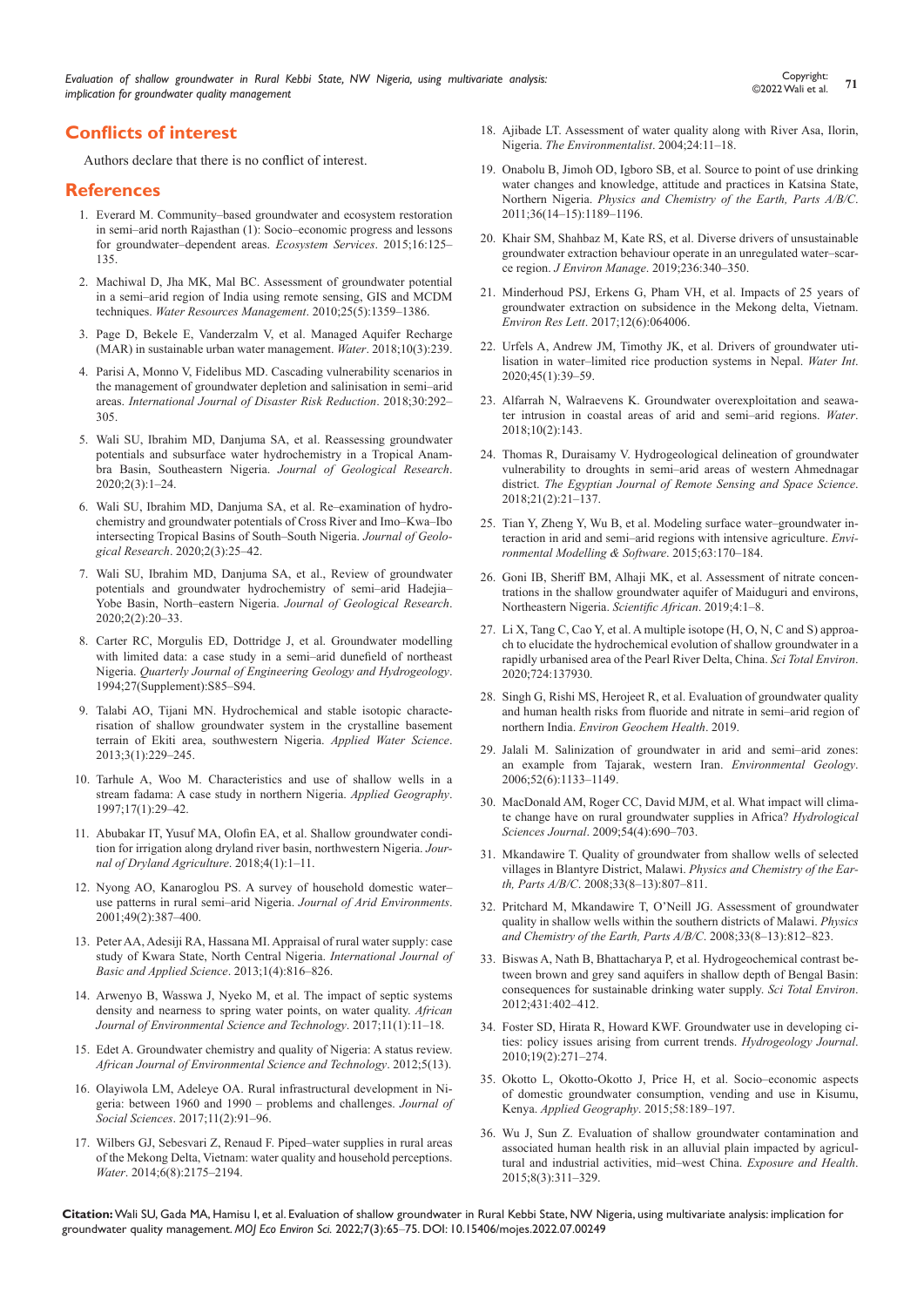- 37. [Bucci A, Barbero D, Lasagna M, et al. Shallow groundwater temperatu](https://link.springer.com/article/10.1007/s12665-017-6546-4)[re in the Turin area \(NW Italy\): vertical distribution and anthropogenic](https://link.springer.com/article/10.1007/s12665-017-6546-4)  effects. *[Environmental Earth Sciences](https://link.springer.com/article/10.1007/s12665-017-6546-4)*. 2017;76(5).
- 38. [Chen S, JiaoXC, GaiN, et al. Perfluorinated compounds in soil, surfa](https://www.sciencedirect.com/science/article/abs/pii/S0269749115302384)[ce water, and groundwater from rural areas in eastern China.](https://www.sciencedirect.com/science/article/abs/pii/S0269749115302384) *Environ Pollut*[. 2016;211:124–131.](https://www.sciencedirect.com/science/article/abs/pii/S0269749115302384)
- 39. [Gowing J, Parkin G, Forsythe N, et al. Shallow groundwater in sub–](https://hess.copernicus.org/preprints/hess-2015-549/) [Saharan Africa: neglected opportunity for sustainable intensification of](https://hess.copernicus.org/preprints/hess-2015-549/)  small–scale agriculture? *[Hydrology and Earth System Sciences Discus](https://hess.copernicus.org/preprints/hess-2015-549/)sions*[. 2016:1–33.](https://hess.copernicus.org/preprints/hess-2015-549/)
- 40. [Nag SK, Ghosh P. Delineation of groundwater potential zone in Chhatna](https://link.springer.com/article/10.1007/s12665-012-1713-0)  [Block, Bankura District, West Bengal, India using remote sensing and](https://link.springer.com/article/10.1007/s12665-012-1713-0)  GIS techniques. *[Environmental Earth Sciences](https://link.springer.com/article/10.1007/s12665-012-1713-0)*. 2012;70(5):2115–2127.
- 41. [Moyo NAG. An analysis of the chemical and microbiological quality of](https://www.sciencedirect.com/science/article/pii/S1474706513000843)  [groundwater from boreholes and shallow wells in Zimbabwe.](https://www.sciencedirect.com/science/article/pii/S1474706513000843) *Physics [and Chemistry of the Earth, Parts A/B/C](https://www.sciencedirect.com/science/article/pii/S1474706513000843)*. 2013;66:27–32.
- 42. Oyelami AC, Aladejana JA, Agbede OO. Assessment of the impact of open waste dumpsites on groundwater quality: a case study of the Onibu–Eja Dumpsite, Southwestern Nigeria. *Procedia Earth and Planetary Science*. 2013;7:648–651.
- 43. [Guo H, Zhang B, Wang G, et al. Geochemical controls on arsenic and](https://www.sciencedirect.com/science/article/abs/pii/S0009254109004604)  [rare earth elements approximately along a groundwater flow path in the](https://www.sciencedirect.com/science/article/abs/pii/S0009254109004604)  [shallow aquifer of the Hetao Basin, Inner Mongolia.](https://www.sciencedirect.com/science/article/abs/pii/S0009254109004604) *Chemical Geology*. [2010;270\(1–4\):117–125.](https://www.sciencedirect.com/science/article/abs/pii/S0009254109004604)
- 44. [Long DT, Voice TC, Niagolova ND, et al. Effects of human activities on](https://www.sciencedirect.com/science/article/abs/pii/S0883292712001680)  [karst groundwater geochemistry in a rural area in the Balkans.](https://www.sciencedirect.com/science/article/abs/pii/S0883292712001680) *Applied Geochemistry*[. 2012;27\(10\):1920–1931.](https://www.sciencedirect.com/science/article/abs/pii/S0883292712001680)
- 45. [Marghade D, Malpe DB, Zade AB. Major ion chemistry of shallow](https://link.springer.com/article/10.1007/s10661-011-2126-3)  [groundwater of a fast–growing city of central India.](https://link.springer.com/article/10.1007/s10661-011-2126-3) *Environ Monit Assess*[. 2012;184\(4\):2405–2418.](https://link.springer.com/article/10.1007/s10661-011-2126-3)
- 46. [Pang Z, Yuan L, Huang T, et al. Impacts of human activities on the oc](https://link.springer.com/article/10.1007/s12583-013-0310-9)[currence of groundwater nitrate in an alluvial plain: A multiple isotopic](https://link.springer.com/article/10.1007/s12583-013-0310-9)  tracers approach. *[Journal of Earth Science](https://link.springer.com/article/10.1007/s12583-013-0310-9)*. 2013;24(1):111–124.
- 47. [Chen S, Wu W, Hu K, et al. The effects of land–use change and irrigation](https://www.sciencedirect.com/science/article/abs/pii/S1476945X1000019X)  [water resource on nitrate contamination in shallow groundwater at coun](https://www.sciencedirect.com/science/article/abs/pii/S1476945X1000019X)ty scale. *[Ecological Complexity](https://www.sciencedirect.com/science/article/abs/pii/S1476945X1000019X)*. 2010;7(2):131–138.
- 48. [Gao Y, Luo C, Zhou P, et al. Groundwater nitrogen pollution and asses](https://journals.plos.org/plosone/article?id=10.1371/journal.pone.0033982)[sment of its health risks: a case study of a typical village in rural–urban](https://journals.plos.org/plosone/article?id=10.1371/journal.pone.0033982)  continuum, China. *PLoS One*[. 2012;7\(4\):e33982.](https://journals.plos.org/plosone/article?id=10.1371/journal.pone.0033982)
- 49. [Rajasooriyar LD, Boelee E, Hiscock KM, et al. Mapping the potential](https://wle.cgiar.org/mapping-potential-human-health-implications-groundwater-pollution-southern-sri-lanka)  [human health implications of groundwater pollution in southern Sri](https://wle.cgiar.org/mapping-potential-human-health-implications-groundwater-pollution-southern-sri-lanka)  Lanka. *[Water Resources and Rural Development](https://wle.cgiar.org/mapping-potential-human-health-implications-groundwater-pollution-southern-sri-lanka)*. 2013;1–2:27–42.
- 50. [Wongsasuluk P, Chotpantarat S, Siriwong W, et al. Heavy metal con](https://pubmed.ncbi.nlm.nih.gov/23771812/)[tamination and human health risk assessment in drinking water from](https://pubmed.ncbi.nlm.nih.gov/23771812/)  [shallow groundwater wells in an agricultural area in Ubon Ratchathani](https://pubmed.ncbi.nlm.nih.gov/23771812/)  province, Thailand. *[Environ Geochem Health](https://pubmed.ncbi.nlm.nih.gov/23771812/)*. 2014;36(1):169–182.
- 51. [Kumar P, Mahajan AK, Kumar A. Groundwater geochemical facie: im](https://link.springer.com/article/10.1007/s11356-019-07078-7)[plications of rock–water interaction at the Chamba city \(HP\), northwest](https://link.springer.com/article/10.1007/s11356-019-07078-7)  Himalaya, India. *[Environ Sci Pollut Res Int](https://link.springer.com/article/10.1007/s11356-019-07078-7)*. 2020;27(9):9012–9026.
- 52. [Hu K, Huang Y, Li H, et al., Spatial variability of shallow groundwater](https://pubmed.ncbi.nlm.nih.gov/16005970/)  [level, electrical conductivity and nitrate concentration, and risk assess](https://pubmed.ncbi.nlm.nih.gov/16005970/)[ment of nitrate contamination in North China Plain.](https://pubmed.ncbi.nlm.nih.gov/16005970/) *Environment International*[. 2005;31\(6\):896–903.](https://pubmed.ncbi.nlm.nih.gov/16005970/)
- 53. [Wali SU, Kabiru JU, Danjuma SA, et al. Hydrochemical characterisa](https://link.springer.com/article/10.1007/s13201-019-1042-5)[tion of shallow and deep groundwater in Basement Complex areas of](https://link.springer.com/article/10.1007/s13201-019-1042-5)  [southern Kebbi State, Sokoto Basin, Nigeria.](https://link.springer.com/article/10.1007/s13201-019-1042-5) *Applied Water Science*. [2019;9\(169\):1–36.](https://link.springer.com/article/10.1007/s13201-019-1042-5)
- 54. [Wang P, Pozdniakov SP, Grinevsky SO, et al., Shallow groundwater dy](https://onlinelibrary.wiley.com/doi/10.1002/hyp.9682)[namics and its driving forces in extremely arid areas: a case study of](https://onlinelibrary.wiley.com/doi/10.1002/hyp.9682)  [the lower Heihe River in northwestern China.](https://onlinelibrary.wiley.com/doi/10.1002/hyp.9682) *Hydrological Processes*. [2014;28\(3\):1539–1553.](https://onlinelibrary.wiley.com/doi/10.1002/hyp.9682)
- 55. [Wu GH, Cao SS. Mercury and cadmium contamination of irrigation wa](https://pubmed.ncbi.nlm.nih.gov/20111947/)[ter, sediment, soil and shallow groundwater in a wastewater–irrigated](https://pubmed.ncbi.nlm.nih.gov/20111947/)  field in Tianjin, China. *[Bull Environ Contam Toxicol](https://pubmed.ncbi.nlm.nih.gov/20111947/)*. 2010;84(3):336– [341.](https://pubmed.ncbi.nlm.nih.gov/20111947/)
- 56. [Wali SU, Adetunji MT, Gbadebo AM, et al. An examination of rural](https://pubmed.ncbi.nlm.nih.gov/18180542/)  [groundwater quality in southwestern Zuru Local Government Area, Ke](https://pubmed.ncbi.nlm.nih.gov/18180542/)bbi State Nigeria. *[The Nigerian Geographical Journal](https://pubmed.ncbi.nlm.nih.gov/18180542/)*. 2018;12(1):122– [142.](https://pubmed.ncbi.nlm.nih.gov/18180542/)
- 57. [NSDWQ. Nigerian standard for drinking water quality: Nigerian Indus](https://www.health.gov.ng/doc/StandardWaterQuality.pdf)[trial Standard NIS 554. Standards Organisation of Nigeria, 2007. 30 p.](https://www.health.gov.ng/doc/StandardWaterQuality.pdf)
- 58. [Wali SU, Danjuma SA, Ibrahim MD, et al. Distribution of public](https://oapub.org/soc/index.php/EJSSS/article/view/472)  [water supply: Analysis of population density and water supply in Kebbi](https://oapub.org/soc/index.php/EJSSS/article/view/472)  State, Northwestern Nigeria. *[European Journal of Social Sciences Stu](https://oapub.org/soc/index.php/EJSSS/article/view/472)dies*[. 2018;3\(4\):36–55.](https://oapub.org/soc/index.php/EJSSS/article/view/472)
- 59. [Anderson HR, Ogilbee W. Aquifers in the Sokoto Basin, Northwestern](https://pubs.usgs.gov/wsp/1757l/report.pdf)  [Nigeria, With a description of the general hydrogeology of the region:](https://pubs.usgs.gov/wsp/1757l/report.pdf)  [contributions to the hydrology of Africa and the Mediterranean Region.](https://pubs.usgs.gov/wsp/1757l/report.pdf)  *[Geological Survey Water–Supply Paper](https://pubs.usgs.gov/wsp/1757l/report.pdf)*. 1973:1–88.
- 60. Emujakporue G, Ofoha CC, Kiani I. Investigation into the basement morphology and tectonic lineament using aeromagnetic anomalies of Parts of Sokoto Basin, North Western, Nigeria. *Egyptian Journal of Petroleum*. 2018;27(4):671–681.
- 61. [Kogbe CA. Cretaceous and tertiary of the iullemmeden basin in Nigeria](https://www.sciencedirect.com/science/article/abs/pii/0195667181900070)  (West Africa). *[Cretaceous Research](https://www.sciencedirect.com/science/article/abs/pii/0195667181900070)*. 1981;2:129–186.
- 62. [Paul II, Bayode EN. Watershed characteristics and their implication for](https://www.ccsenet.org/journal/index.php/jgg/article/view/17571)  [hydrologic response in the Upper Sokoto Basin, Nigeria.](https://www.ccsenet.org/journal/index.php/jgg/article/view/17571) *Journal of [Geography and Geology](https://www.ccsenet.org/journal/index.php/jgg/article/view/17571)*. 2012;4(2):147–155.
- 63. [Otti VI. Developing a sustainable water supply and sanitation program](http://citeseerx.ist.psu.edu/viewdoc/download?doi=10.1.1.411.9479&rep=rep1&type=pdf)[me management in the rural areas of Nigeria.](http://citeseerx.ist.psu.edu/viewdoc/download?doi=10.1.1.411.9479&rep=rep1&type=pdf) *International Journal of [Engineering and Technology](http://citeseerx.ist.psu.edu/viewdoc/download?doi=10.1.1.411.9479&rep=rep1&type=pdf)*. 2012;2(6):1046–1051.
- 64. [Offodile ME. Groundwater study and development in Nigeria. Mecon](http://www.sciepub.com/reference/108387)  [Geological and Engineering, Ltd Ehinder O, 2nd edn. Jos, Nigeria; 2002.](http://www.sciepub.com/reference/108387)
- 65. [Wali SU, Jega UK, Danjuma AS, et al. Hydrochemical characterisa](https://ui.adsabs.harvard.edu/abs/2019ApWS....9..169W/abstract)[tion of shallow and deep groundwater in Basement Complex areas of](https://ui.adsabs.harvard.edu/abs/2019ApWS....9..169W/abstract)  [southern Kebbi State, Sokoto Basin, Nigeria.](https://ui.adsabs.harvard.edu/abs/2019ApWS....9..169W/abstract) *Applied Water Science*. [2019;9\(169\):1–36.](https://ui.adsabs.harvard.edu/abs/2019ApWS....9..169W/abstract)
- 66. [Lin CY, Abdullah MH, Praveena SM, et al. Delineation of temporal](https://www.cabdirect.org/cabdirect/abstract/20123113123)  [variability and governing factors influencing the spatial variability of](https://www.cabdirect.org/cabdirect/abstract/20123113123)  [shallow groundwater chemistry in a tropical sedimentary island.](https://www.cabdirect.org/cabdirect/abstract/20123113123) *Journal of Hydrology*[. 2012;432–433:26–42.](https://www.cabdirect.org/cabdirect/abstract/20123113123)
- 67. [Azhar SC, Aris AH, Yusoff MK, et al. Classification of river water](https://www.sciencedirect.com/science/article/pii/S1878029615006088)  [quality using multivariate analysis.](https://www.sciencedirect.com/science/article/pii/S1878029615006088) *Procedia Environmental Sciences*. [2015;30:79–84.](https://www.sciencedirect.com/science/article/pii/S1878029615006088)
- 68. [Blake S, Henry T, Murray J, et al., Compositional multivariate statistical](https://www.sciencedirect.com/science/article/abs/pii/S0883292716300853)  [analysis of thermal groundwater provenance: A hydrogeochemical case](https://www.sciencedirect.com/science/article/abs/pii/S0883292716300853)  study from Ireland. *[Applied Geochemistry](https://www.sciencedirect.com/science/article/abs/pii/S0883292716300853)*. 2016;75:171–188.
- 69. [Rakotondrabe F, Ngoupayou JRN, Mfonka Z, et al. Water quality as](https://www.sciencedirect.com/science/article/abs/pii/S004896971732079X)[sessment in the Betare–Oya gold mining area \(East–Cameroon\): Multi](https://www.sciencedirect.com/science/article/abs/pii/S004896971732079X)[variate Statistical Analysis approach.](https://www.sciencedirect.com/science/article/abs/pii/S004896971732079X) *Science of the Total Environment*. [2018;610–611:831–844.](https://www.sciencedirect.com/science/article/abs/pii/S004896971732079X)
- 70. Yidana SM. Evolutionary analysis of groundwater flow: Application of multivariate statistical analysis to hydrochemical data in the Densu Basin, Ghana. *Journal of African Earth Sciences*. 2018;138:167–176.
- 71. [Adomako D, Gibrilla A, Akiti TT, et al. Hydrogeochemical Evolution](https://www.scirp.org/journal/paperinformation.aspx?paperid=6320)  [and Groundwater Flow in the Densu River Basin, Ghana.](https://www.scirp.org/journal/paperinformation.aspx?paperid=6320) *Journal of [Water Resource and Protection](https://www.scirp.org/journal/paperinformation.aspx?paperid=6320)*. 2011;03(07):548–561.
- 72. [Devic G, Djordjevic D, Sakan S. Natural and anthropogenic factors af](https://www.sciencedirect.com/science/article/abs/pii/S0048969713010395)[fecting the groundwater quality in Serbia.](https://www.sciencedirect.com/science/article/abs/pii/S0048969713010395) *Sci Total Environ*. 2014;468– [469:933–942.](https://www.sciencedirect.com/science/article/abs/pii/S0048969713010395)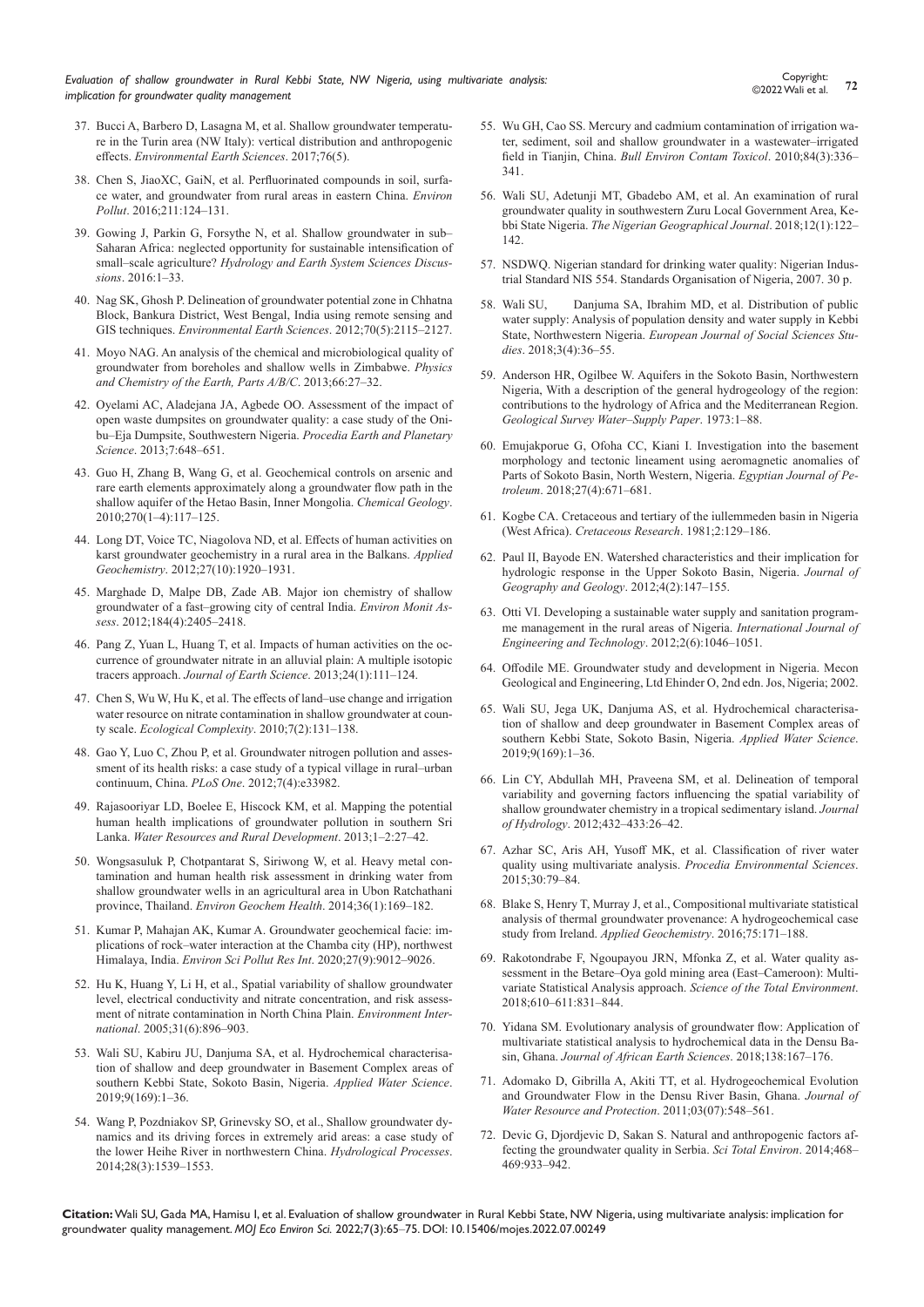*Evaluation of shallow groundwater in Rural Kebbi State, NW Nigeria, using multivariate analysis: implication for groundwater quality management*

- 73. [Tran DA, Tsujimura M, Vo LP, et al. Hydrogeochemical characteristics](https://link.springer.com/article/10.1007/s10653-019-00400-9)  [of a multi–layered coastal aquifer system in the Mekong Delta, Vietnam.](https://link.springer.com/article/10.1007/s10653-019-00400-9)  *[Environmental Geochemistry and Health](https://link.springer.com/article/10.1007/s10653-019-00400-9)*. 2020;42(2):661–680.
- 74. [Appelo CAJ. Cation and proton exchange, pH variations, and carbo](https://agupubs.onlinelibrary.wiley.com/doi/abs/10.1029/94WR01048)[nate reactions in a freshening aquifer.](https://agupubs.onlinelibrary.wiley.com/doi/abs/10.1029/94WR01048) *Water Resources Research*. [1994;30\(10\):2793–280.](https://agupubs.onlinelibrary.wiley.com/doi/abs/10.1029/94WR01048)
- 75. [Nagaraju A, Sunil Kumar K, Thejaswi A. Assessment of groundwater](https://link.springer.com/article/10.1007/s13201-014-0154-1)  [quality for irrigation: a case study from Bandalamottu lead mining area,](https://link.springer.com/article/10.1007/s13201-014-0154-1)  [Guntur District, Andhra Pradesh, South India.](https://link.springer.com/article/10.1007/s13201-014-0154-1) *Applied Water Science*. [2014;4\(4\):385–396.](https://link.springer.com/article/10.1007/s13201-014-0154-1)
- 76. [Krainov SR, Belousova AP, Ryzhenko BN. Formation of high–alka](https://link.springer.com/article/10.1023/A:1012372904504?noAccess=true)[li groundwater in upper aquifers.](https://link.springer.com/article/10.1023/A:1012372904504?noAccess=true) *Water Resources and Industry*. [2001;28\(5\):491–501.](https://link.springer.com/article/10.1023/A:1012372904504?noAccess=true)
- 77. [Lee JY, Moon SH, Yi MJ, et al. Groundwater contamination with petro](https://pubs.geoscienceworld.org/qjegh/article-abstract/41/1/35/324945/Groundwater-contamination-with-petroleum)[leum hydrocarbons, chlorinated solvents and high pH: implications for](https://pubs.geoscienceworld.org/qjegh/article-abstract/41/1/35/324945/Groundwater-contamination-with-petroleum)  multiple sources. *[Quarterly Journal of Engineering Geology and Hydro](https://pubs.geoscienceworld.org/qjegh/article-abstract/41/1/35/324945/Groundwater-contamination-with-petroleum)geology*[. 2008;41:35–47.](https://pubs.geoscienceworld.org/qjegh/article-abstract/41/1/35/324945/Groundwater-contamination-with-petroleum)
- 78. [Clohessy S, Appleyard S, Vogwill R. Groundwater acidification near the](https://www.sciencedirect.com/science/article/abs/pii/S0883292713001510)  [water table of the Superficial aquifer, Gnangara Mound, Swan Coastal](https://www.sciencedirect.com/science/article/abs/pii/S0883292713001510)  [Plain, Western Australia.](https://www.sciencedirect.com/science/article/abs/pii/S0883292713001510) *Applied Geochemistry*. 2013;36:140–152.
- 79. [Shi WM, Yao J, Yan F. Vegetable cultivation under greenhouse condi](https://link.springer.com/article/10.1007/s10705-008-9201-3)[tions leads to rapid accumulation of nutrients, acidification and salinity](https://link.springer.com/article/10.1007/s10705-008-9201-3)  [of soils and groundwater contamination in South–Eastern China.](https://link.springer.com/article/10.1007/s10705-008-9201-3) *Nu[trient Cycling in Agroecosystems](https://link.springer.com/article/10.1007/s10705-008-9201-3)*. 2008;83(1):73–84.
- 80. [Takem GE, Kuitcha D, Ako AA, et al. Acidification of shallow groun](https://link.springer.com/article/10.1007/s12665-015-4681-3)[dwater in the unconfined sandy aquifer of the city of Douala, Cameroon,](https://link.springer.com/article/10.1007/s12665-015-4681-3)  [Western Africa: implications for groundwater quality and use.](https://link.springer.com/article/10.1007/s12665-015-4681-3) *Environmental Earth Sciences*[. 2015;74\(9\):6831–6846.](https://link.springer.com/article/10.1007/s12665-015-4681-3)
- 81. [EPA. Parameters of water quality: Interpretation and Standards. An Gh](https://www.scirp.org/%28S%28vtj3fa45qm1ean45vvffcz55%29%29/reference/referencespapers.aspx?referenceid=2134975)[niomhaireacht um Chaomhnu Comhshaoil. Ireland; 2001.](https://www.scirp.org/%28S%28vtj3fa45qm1ean45vvffcz55%29%29/reference/referencespapers.aspx?referenceid=2134975)
- 82. [Hayashi M. Temperature–electrical conductivity relation of water for](https://pubmed.ncbi.nlm.nih.gov/15327152/)  [environmental monitoring and geophysical data inversion.](https://pubmed.ncbi.nlm.nih.gov/15327152/) *Environmen[tal Monitoring and Assessment](https://pubmed.ncbi.nlm.nih.gov/15327152/)*. 2004;96:119–128.
- 83. [Oyem HH, Oyem IM, Ezeweali D. Temperature, pH, electrical conducti](https://scialert.net/abstract/?doi=rjes.2014.444.450)[vity, total dissolved solids and chemical oxygen demand of groundwater](https://scialert.net/abstract/?doi=rjes.2014.444.450)  [in Boji–Boji/Owa area and immediate environs suburbs.](https://scialert.net/abstract/?doi=rjes.2014.444.450) *Research Jour[nal of Environmental Sciences](https://scialert.net/abstract/?doi=rjes.2014.444.450)*. 2014;8(8):444–450.
- 84. [Ayers JC, Goodbred S, George G, et al. Sources of salinity and arsenic](https://pubmed.ncbi.nlm.nih.gov/27403083/)  [in groundwater in southwest Bangladesh.](https://pubmed.ncbi.nlm.nih.gov/27403083/) *Geochem Trans*. 2016;17:4.
- 85. [Chien NP, Lautz LK. Discriminant analysis as a decision–making tool](https://www.sciencedirect.com/science/article/abs/pii/S0048969717330814)  [for geochemically fingerprinting sources of groundwater salinity.](https://www.sciencedirect.com/science/article/abs/pii/S0048969717330814) *Sci Total Environ*[. 2018;618:379–387.](https://www.sciencedirect.com/science/article/abs/pii/S0048969717330814)
- 86. [Ghabayen SMS, McKee M, Kemblowski M. Ionic and isotopic ratios](https://ui.adsabs.harvard.edu/abs/2006JHyd..318..360G/abstract)  [for identifying salinity sources and missing data in the Gaza aquifer.](https://ui.adsabs.harvard.edu/abs/2006JHyd..318..360G/abstract)  *Journal of Hydrology*[. 2006;318\(1–4\):360–373.](https://ui.adsabs.harvard.edu/abs/2006JHyd..318..360G/abstract)
- 87. [Gopinath S, Srinivasamoorthy K, Vasanthavigar M, et al. Hydrochemi](https://link.springer.com/article/10.1007/s13146-016-0300-y)[cal characteristics and groundwater salinity in parts of Nagapattinam](https://link.springer.com/article/10.1007/s13146-016-0300-y)  [district of Tamil Nadu and the Union Territory of Puducherry, India.](https://link.springer.com/article/10.1007/s13146-016-0300-y)  *[Carbonates and Evaporites](https://link.springer.com/article/10.1007/s13146-016-0300-y)*. 2016;33(1):1–13.
- 88. [Jia Y, Guo H, Xi B, et al. Sources of groundwater salinity and potential](https://pubmed.ncbi.nlm.nih.gov/28577404/)  [impact on arsenic mobility in the western Hetao Basin, Inner Mongolia.](https://pubmed.ncbi.nlm.nih.gov/28577404/)  *[Sci Total Environ](https://pubmed.ncbi.nlm.nih.gov/28577404/)*. 2017;601–602.
- 89. [Vengosh A, Spivack AJ, Artzi Y, et al. Geochemical and boron, stron](https://agupubs.onlinelibrary.wiley.com/doi/abs/10.1029/1999WR900024)[tium, and oxygen isotopic constraints on the origin of the salinity in](https://agupubs.onlinelibrary.wiley.com/doi/abs/10.1029/1999WR900024)  [groundwater from the Mediterranean Coast of Israel.](https://agupubs.onlinelibrary.wiley.com/doi/abs/10.1029/1999WR900024) *Water Resources Research*[. 1999;35\(6\):1877–1894.](https://agupubs.onlinelibrary.wiley.com/doi/abs/10.1029/1999WR900024)
- 90. [Douglas SH, Dixon B, Griffin D. Assessing intrinsic and specific vulne](https://pubs.er.usgs.gov/publication/70195167)[rability models ability to indicate groundwater vulnerability to groups of](https://pubs.er.usgs.gov/publication/70195167)  [similar pesticides: a comparative study.](https://pubs.er.usgs.gov/publication/70195167) *Physical Geography*. 2018:1– [19.](https://pubs.er.usgs.gov/publication/70195167)
- 91. [Li XD, Liu CQ, Harue M, et al. The use of environmental isotopic \(C,](https://www.sciencedirect.com/science/article/abs/pii/S0883292710002295)  [Sr, S\) and hydrochemical tracers to characterise anthropogenic effects](https://www.sciencedirect.com/science/article/abs/pii/S0883292710002295)  [on karst groundwater quality: A case study of the Shuicheng Basin, SW](https://www.sciencedirect.com/science/article/abs/pii/S0883292710002295)  China. *Applied Geochemistry*[. 2010;25\(12\):1924–1936.](https://www.sciencedirect.com/science/article/abs/pii/S0883292710002295)
- 92. [Savci S. Investigation of effect of chemical fertilizers on environment.](https://www.sciencedirect.com/science/article/pii/S2212670812000486)  *[APCBEE Procedia](https://www.sciencedirect.com/science/article/pii/S2212670812000486)*. 2012;1:287–292.
- 93. [Oyem HH, Oyem .M, Ezeweali D. Temperature, pH, electrical conduc](https://www.cabdirect.org/cabdirect/abstract/20153228995)[tivity, total dissolved solids and biological oxygen demand of groun](https://www.cabdirect.org/cabdirect/abstract/20153228995)[dwater in Boji–BojiAgbor Owa area and immediate suburb.](https://www.cabdirect.org/cabdirect/abstract/20153228995) *Research [Journal of Environmental Sciences](https://www.cabdirect.org/cabdirect/abstract/20153228995)*. 2014;8(8):444–450.
- 94. [Akhtar MM, Tang Z. Identification of contamination sources and](http://www.ijesd.org/index.php?m=content&c=index&a=show&catid=43&id=657)  [TDS concentration in groundwater of second biggest city of Pakistan.](http://www.ijesd.org/index.php?m=content&c=index&a=show&catid=43&id=657)  *[International Journal of Environmental Science and Development](http://www.ijesd.org/index.php?m=content&c=index&a=show&catid=43&id=657)*. [2013:341–345.](http://www.ijesd.org/index.php?m=content&c=index&a=show&catid=43&id=657)
- 95. [Adelana SMA, Olasehinde PI, Vrbka P. Groundwater recharge in the](https://pdfcookie.com/documents/groundwater-recharge-in-the-cretaceous-and-tertiary-sediment-aquifers-of-northwestern-nigeria-using-hydrochemical-and-isotopic-techniques-eg27oj0k64v0)  [cretaceous and tertiary sediment aquifers of northwestern Nigeria, using](https://pdfcookie.com/documents/groundwater-recharge-in-the-cretaceous-and-tertiary-sediment-aquifers-of-northwestern-nigeria-using-hydrochemical-and-isotopic-techniques-eg27oj0k64v0)  [hydrochemical and isotopic techniques.](https://pdfcookie.com/documents/groundwater-recharge-in-the-cretaceous-and-tertiary-sediment-aquifers-of-northwestern-nigeria-using-hydrochemical-and-isotopic-techniques-eg27oj0k64v0) *Groundwater and human development*[. 2002:907–915.](https://pdfcookie.com/documents/groundwater-recharge-in-the-cretaceous-and-tertiary-sediment-aquifers-of-northwestern-nigeria-using-hydrochemical-and-isotopic-techniques-eg27oj0k64v0)
- 96. [Adelana SMA, Olasehinde PI, Vrbka P. Isotope and geochemical charac](https://www.ajol.info/index.php/ajst/article/view/15298)[terisation of surface and subsurface waters in the Semi–arid Sokoto ba](https://www.ajol.info/index.php/ajst/article/view/15298)sin, Nigeria. *[African Journal of Science and Technology \(AJST\) Science](https://www.ajol.info/index.php/ajst/article/view/15298)  [and Engineering Series](https://www.ajol.info/index.php/ajst/article/view/15298)*. 2008;4(2):80–89.
- 97. [WHO. Guidelines for drinking-water quality: Fourth edition incorpo](https://www.who.int/publications/i/item/9789241549950)[rating the first addendum. WHO Library Cataloguing–in–Publication](https://www.who.int/publications/i/item/9789241549950)  [Data. Geneva: World Health Organization; 2018. 631 p.](https://www.who.int/publications/i/item/9789241549950)
- 98. [Haddad–Martim PM, Souza Filho CRd, Carranza EJM. Spatial analysis](https://www.sciencedirect.com/science/article/abs/pii/S0169136816302049)  [of mineral deposit distribution: A review of methods and implications](https://www.sciencedirect.com/science/article/abs/pii/S0169136816302049)  [for structural controls on iron oxide–copper–gold mineralisation in Ca](https://www.sciencedirect.com/science/article/abs/pii/S0169136816302049)rajás, Brazil. *[Ore Geology Reviews](https://www.sciencedirect.com/science/article/abs/pii/S0169136816302049)*. 2017;81:230–244.
- 99. [Kanazawa Y, Kamitani M. Rare earth minerals and resources in the wor](https://www.sciencedirect.com/science/article/abs/pii/S0925838805004445)ld. *[Journal of Alloys and Compounds](https://www.sciencedirect.com/science/article/abs/pii/S0925838805004445)*. 2006:408–412.
- 100. [Nordstrom DK, Alpers CN, Negative pH, efflorescent mineralogy, and](https://www.pnas.org/doi/10.1073/pnas.96.7.3455)  [consequences for environmental restoration at the Iron Mountain Su](https://www.pnas.org/doi/10.1073/pnas.96.7.3455)perfund site, California. *[Proceedings of National Acadamy of Science](https://www.pnas.org/doi/10.1073/pnas.96.7.3455)*. [1999;96:3455–3462.](https://www.pnas.org/doi/10.1073/pnas.96.7.3455)
- 101. [Pourhosseini SEM, Norouzi O, Salimi P, et al. Synthesis of a novel inter](https://pubs.acs.org/doi/abs/10.1021/acssuschemeng.7b03871)[connected 3D pore network algal biochar constituting iron nanoparticles](https://pubs.acs.org/doi/abs/10.1021/acssuschemeng.7b03871)  [derived from a harmful marine biomass as high–performance asymme](https://pubs.acs.org/doi/abs/10.1021/acssuschemeng.7b03871)tric supercapacitor electrodes. *[ACS Sustainable Chemistry & Enginee](https://pubs.acs.org/doi/abs/10.1021/acssuschemeng.7b03871)ring*[. 2018;6\(4\):4746–4758.](https://pubs.acs.org/doi/abs/10.1021/acssuschemeng.7b03871)
- 102. [Zhu X, Tian S, Cai Z. Toxicity assessment of iron oxide nanoparticles in](https://pubmed.ncbi.nlm.nih.gov/23029464/)  [zebrafish \(Danio rerio\) early life stages.](https://pubmed.ncbi.nlm.nih.gov/23029464/) *PLoS One*. 2012;7(9):e46286.
- 103. [Yoder HS. Potassium–rich rocks: Phase analysis and heteromorphic re](https://academic.oup.com/petrology/article-abstract/27/5/1215/1447282)lations. *Journal of Petrology*[. 1986;27\(5\):1215–1228.](https://academic.oup.com/petrology/article-abstract/27/5/1215/1447282)
- 104. [Sun Y, Teng FZ, Ying JF, et al. Magnesium isotopic evidence for ancient](https://agupubs.onlinelibrary.wiley.com/doi/10.1002/2017JB014560)  [subducted oceanic crust in LOMU–like potassium–rich volcanic rocks.](https://agupubs.onlinelibrary.wiley.com/doi/10.1002/2017JB014560)  *[Journal of Geophysical Research: Solid Earth](https://agupubs.onlinelibrary.wiley.com/doi/10.1002/2017JB014560)*. 2017;122(10):7562– [7572.](https://agupubs.onlinelibrary.wiley.com/doi/10.1002/2017JB014560)
- 105. [Zhang Y, Zeng Z, Li X, et al. High–potassium volcanic rocks from the](https://onlinelibrary.wiley.com/doi/abs/10.1002/gj.3000)  [Okinawa Trough: Implications for a cryptic potassium–rich and DU-](https://onlinelibrary.wiley.com/doi/abs/10.1002/gj.3000)PAL–like source. *Geological Journal*[. 2018;53\(5\):1755–1766.](https://onlinelibrary.wiley.com/doi/abs/10.1002/gj.3000)
- 106. [Chapman PJ, Reynolds B, Wheater HS. Sources and controls of cal](https://hess.copernicus.org/articles/1/671/1997/)[cium and magnesium in storm runoff: the role of groundwater and ion](https://hess.copernicus.org/articles/1/671/1997/)  [exchange reactions along water flowpaths.](https://hess.copernicus.org/articles/1/671/1997/) *Hydrology and Earth System Sciences*[. 1997;1\(3\):671–685.](https://hess.copernicus.org/articles/1/671/1997/)
- 107. [Magaritz M, Kafri U. Concentration of magnesium in carbonate nodules](https://ur.booksc.me/book/15961382/abeb1e)  [of soils: an indication of fresh groundwater contamination by intruding](https://ur.booksc.me/book/15961382/abeb1e)  seawater. *Chemical Geology*[. 1979;27:143–155.](https://ur.booksc.me/book/15961382/abeb1e)
- 108. [Rapant S, Cvečková V, Fajčíková K, et al. Impact of calcium and mag](https://pubmed.ncbi.nlm.nih.gov/28282877/)[nesium in groundwater and drinking water on the health of inhabitants of](https://pubmed.ncbi.nlm.nih.gov/28282877/)  the Slovak Republic. *[International Journal of Environmental Research](https://pubmed.ncbi.nlm.nih.gov/28282877/)  and Public Health*[. 2017;14\(278\):1–22.](https://pubmed.ncbi.nlm.nih.gov/28282877/)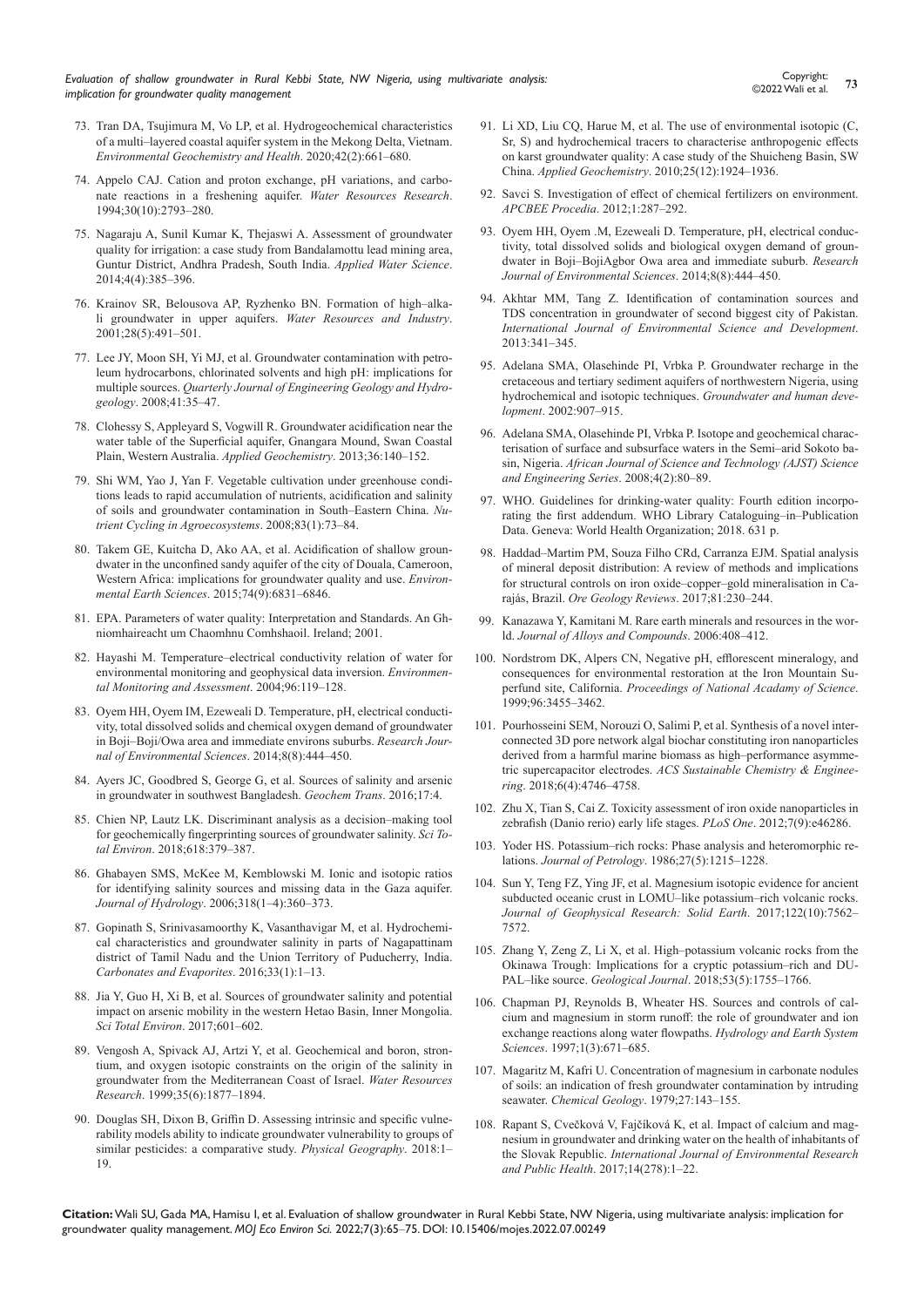*Evaluation of shallow groundwater in Rural Kebbi State, NW Nigeria, using multivariate analysis: implication for groundwater quality management*

- 109. [Barnes I. Geochemistry of highly basic calcium hydroxide groundwater](http://datadiscoverystudio.org/geoportal/rest/metadata/item/1dd3f835ad1541ea897676c33d61f036/html)  in Jordan. *Chemical Geology*[. 1982;35:147–154.](http://datadiscoverystudio.org/geoportal/rest/metadata/item/1dd3f835ad1541ea897676c33d61f036/html)
- 110. [Gu B, Brooks, Scott C, Roh Y, et al. Geochemical reactions and dy](https://ui.adsabs.harvard.edu/abs/2003GeCoA..67.2749G/abstract)[namics during titration of a contaminated groundwater with high](https://ui.adsabs.harvard.edu/abs/2003GeCoA..67.2749G/abstract)  uranium, aluminum, and calcium. *[Geochimica et Cosmochimica Acta](https://ui.adsabs.harvard.edu/abs/2003GeCoA..67.2749G/abstract)*. [2003;67\(15\):2749–2761.](https://ui.adsabs.harvard.edu/abs/2003GeCoA..67.2749G/abstract)
- 111. [Schot PP, Wassen MJ. Calcium concentrations in wetland groundwa](https://www.sciencedirect.com/science/article/abs/pii/002216949390050J)[ter in relation to water sources and soil conditions in the recharge area.](https://www.sciencedirect.com/science/article/abs/pii/002216949390050J)  *[Journal of hydrology](https://www.sciencedirect.com/science/article/abs/pii/002216949390050J)*. 1993;141:197–217.
- 112. [Sharma CM, Kang S, Tripathee L, et al. Major ions and irrigation water](https://link.springer.com/article/10.1007/s10668-020-00694-1)  [quality assessment of the Nepalese Himalayan rivers.](https://link.springer.com/article/10.1007/s10668-020-00694-1) *Environment, De[velopment and Sustainability](https://link.springer.com/article/10.1007/s10668-020-00694-1)*. 2020:1–13.
- 113. [Singh S, Raju NJ, Ramakrishna C. Evaluation of groundwater quality](https://www.sciencedirect.com/science/article/abs/pii/S0378377410001010)  [and its suitability for domestic and irrigation use in parts of the Chan](https://www.sciencedirect.com/science/article/abs/pii/S0378377410001010)[dauli–Varanasi Region, Uttar Pradesh, India.](https://www.sciencedirect.com/science/article/abs/pii/S0378377410001010) *Journal of Water Resource and Protection*[. 2015;07\(07\):572–587.](https://www.sciencedirect.com/science/article/abs/pii/S0378377410001010)
- 114. [Varlagas H, Savvas D, Mouzakis G, et al., Modelling uptake of Na+](https://www.sciencedirect.com/science/article/abs/pii/S0378377410001010)  [and Cl− by tomato in closed–cycle cultivation systems as influen](https://www.sciencedirect.com/science/article/abs/pii/S0378377410001010)[ced by irrigation water salinity.](https://www.sciencedirect.com/science/article/abs/pii/S0378377410001010) *Agricultural Water Management*. [2010;97\(9\):1242–1250.](https://www.sciencedirect.com/science/article/abs/pii/S0378377410001010)
- 115. [Rokicki CA, Boyer TH. Bicarbonate–form anion exchange: affinity, re](https://www.sciencedirect.com/science/article/abs/pii/S004313541000713X)[generation, and stoichiometry.](https://www.sciencedirect.com/science/article/abs/pii/S004313541000713X) *Water Res*. 2011;45(3):1329–1337.
- 116. [Alfa–Sika Mande SL, Mingzhu L, Ibrahim T, et al. Water–rock inte](http://article.journalofwaterresources.com/pdf/ajwr-6-2-1.pdf)[raction effect on evolution of total hardness in groundwater in urban.](http://article.journalofwaterresources.com/pdf/ajwr-6-2-1.pdf)  *[American Journal of Water Resources.](http://article.journalofwaterresources.com/pdf/ajwr-6-2-1.pdf)* 2018;6(2):48–52.
- 117. [Lo IM, Lam CS, Lai KC. Hardness and carbonate effects on the](https://www.sciencedirect.com/science/article/abs/pii/S004313540500672X)  [reactivity of zero–valent iron for Cr\(VI\) removal.](https://www.sciencedirect.com/science/article/abs/pii/S004313540500672X) *Water Research*. [2006;40\(3\):595–605.](https://www.sciencedirect.com/science/article/abs/pii/S004313540500672X)
- 118. [Marghade D, Malpe DB, Zade AB. Geochemical characterisation of](https://www.proquest.com/openview/d902b3cc29ee8badcd1b29aad3e8a7a5/1?pq-origsite=gscholar&cbl=54063)  [groundwater from northeastern part of Nagpur urban, Central India.](https://www.proquest.com/openview/d902b3cc29ee8badcd1b29aad3e8a7a5/1?pq-origsite=gscholar&cbl=54063) *En[vironmental Earth Sciences](https://www.proquest.com/openview/d902b3cc29ee8badcd1b29aad3e8a7a5/1?pq-origsite=gscholar&cbl=54063)*. 2011;62(7):1419–1430.
- 119. [Debernardi L, De Luca DA, Lasagna M. Correlation between nitrate](https://link.springer.com/article/10.1007/s00254-007-1006-1)  [concentration in groundwater and parameters affecting aquifer intrinsic](https://link.springer.com/article/10.1007/s00254-007-1006-1)  vulnerability. *[Environmental Geology](https://link.springer.com/article/10.1007/s00254-007-1006-1)*. 2007;55(3):539–558.
- 120. [Katsoyiannis IA, Stephan JH, Adrian A, et al. Arsenic speciation and](https://pubmed.ncbi.nlm.nih.gov/17570466/)  [uranium concentrations in drinking water supply wells in Northern](https://pubmed.ncbi.nlm.nih.gov/17570466/)  [Greece: correlations with redox indicative parameters and implications](https://pubmed.ncbi.nlm.nih.gov/17570466/)  [for groundwater treatment.](https://pubmed.ncbi.nlm.nih.gov/17570466/) *Sci Total Environ*. 2007;383(1–3):128–140.
- 121. [Mrazovac S, Vojinović–Miloradov M. Correlation of main physicoche](https://www.sciencedirect.com/science/article/abs/pii/S0375674211000069)[mical parameters of some groundwater in northern Serbia.](https://www.sciencedirect.com/science/article/abs/pii/S0375674211000069) *Journal of [Geochemical Exploration](https://www.sciencedirect.com/science/article/abs/pii/S0375674211000069)*. 2011;108(3):176–182.
- 122. [Koc C. The environmental effects of salinity load in Great Menderes Ba](https://pubmed.ncbi.nlm.nih.gov/18696237/)sin irrigation schemes. *Environ Monit Assess*[. 2008;146\(1–3\): 479–489.](https://pubmed.ncbi.nlm.nih.gov/18696237/)
- 123. [Rhoades JD. Electrical conductivity methods for measuring and ma](https://www.sciencedirect.com/science/article/abs/pii/S0065211308607956)[pping soil salinity. 1993;49:201–251.](https://www.sciencedirect.com/science/article/abs/pii/S0065211308607956)
- 124. [Dupraz S. Experimental and numerical modelling of bacterially induced](https://www.infona.pl/resource/bwmeta1.element.elsevier-a49e5ba1-73e7-3651-ace2-d9d73db0e9d4)  [pH increase and calcite precipitation in saline aquifers.](https://www.infona.pl/resource/bwmeta1.element.elsevier-a49e5ba1-73e7-3651-ace2-d9d73db0e9d4) *Chemical Geology*[. 2009;265\(1–2\):44–53.](https://www.infona.pl/resource/bwmeta1.element.elsevier-a49e5ba1-73e7-3651-ace2-d9d73db0e9d4)
- 125. [Fisher RS, Mullican F. Hydrochemical evolution of sodium–sulfate and](https://link.springer.com/article/10.1007/s100400050102)  [sodium–chloride groundwater beneath the Northern Chihuahuan Desert,](https://link.springer.com/article/10.1007/s100400050102)  [Trans–Pecos, Texas, USA.](https://link.springer.com/article/10.1007/s100400050102) *Hydrogeology Journal*. 1997;5(2):4–16.
- 126. [Roy JW, McInnis R, Bickerton G, et al., Assessing potential toxicity](https://pubmed.ncbi.nlm.nih.gov/26081733/)  [of chloride–affected groundwater discharging to an urban stream using](https://pubmed.ncbi.nlm.nih.gov/26081733/)  [juvenile freshwater mussels \(Lampsilis siliquoidea\).](https://pubmed.ncbi.nlm.nih.gov/26081733/) *Sci Total Environ*. [2015;532:309–315.](https://pubmed.ncbi.nlm.nih.gov/26081733/)
- 127. [Trainer FW, Heath RC. Bicarbonate content of groundwater in carbonate](https://www.sciencedirect.com/science/article/abs/pii/0022169476900196)  [rock in Eastern North America.](https://www.sciencedirect.com/science/article/abs/pii/0022169476900196) *Journal of Hydrology*. 1976;31:37–55.
- 128. [Anawar HM, Akai J, Sakugawa H. Mobilisation of arsenic from subsur](https://pubmed.ncbi.nlm.nih.gov/14602108/)[face sediments by effect of bicarbonate ions in groundwater.](https://pubmed.ncbi.nlm.nih.gov/14602108/) *Chemosphere*[. 2004;54\(6\):753–762.](https://pubmed.ncbi.nlm.nih.gov/14602108/)
- 129. [Chae GT, Yun ST, Kim K, et al. Hydrogeochemistry of sodium–bicar](https://www.sciencedirect.com/science/article/abs/pii/S0022169405003951)[bonate type bedrock groundwater in the Pocheon spa area, South Korea:](https://www.sciencedirect.com/science/article/abs/pii/S0022169405003951)  [water–rock interaction and hydrologic mixing.](https://www.sciencedirect.com/science/article/abs/pii/S0022169405003951) *Journal of Hydrology*. [2006;321\(1–4\):326–343.](https://www.sciencedirect.com/science/article/abs/pii/S0022169405003951)
- 130. [Bencer S. Boudoukha A, Mouni L. Multivariate statistical analysis of the](https://link.springer.com/article/10.1007/s12517-015-2277-6)  [groundwater of Ain Djacer area \(Eastern of Algeria\).](https://link.springer.com/article/10.1007/s12517-015-2277-6) *Arabian Journal of Geosciences*[. 2016;9\(248\):1–10.](https://link.springer.com/article/10.1007/s12517-015-2277-6)
- 131. [Belkhiri L, Narany TS. Using multivariate statistical analysis, geosta](https://link.springer.com/article/10.1007/s11269-015-0929-7)[tistical techniques and structural equation modelling to identify spa](https://link.springer.com/article/10.1007/s11269-015-0929-7)[tial variability of groundwater quality.](https://link.springer.com/article/10.1007/s11269-015-0929-7) *Water Resources Management*. [2015;29:2073–2089.](https://link.springer.com/article/10.1007/s11269-015-0929-7)
- 132. [Egbueri JC. Water quality appraisal of selected farm provinces using in](https://ouci.dntb.gov.ua/en/works/9JeRAM1l/)[tegrated hydrogeochemical, multivariate statistical, and microbiological](https://ouci.dntb.gov.ua/en/works/9JeRAM1l/)  technique. *[Modeling Earth Systems and Environment](https://ouci.dntb.gov.ua/en/works/9JeRAM1l/)*. 2019;5(3):997– [1013.](https://ouci.dntb.gov.ua/en/works/9JeRAM1l/)
- 133. [Patil GR, Basu R, Rashidi TH. Mode choice modeling using adaptive](https://link.springer.com/article/10.1007/s40890-020-0099-z)  [data collection for different trip purposes in Mumbai Metropolitan Re](https://link.springer.com/article/10.1007/s40890-020-0099-z)gion. *[Transportation in Developing Economies](https://link.springer.com/article/10.1007/s40890-020-0099-z)*. 2020;6(1).
- 134. [Adams S, Titus R, Pietersen K, et al. Hydrochemical characteristics of](https://www.sciencedirect.com/science/article/abs/pii/S002216940000370X)  [aquifers near Sutherland in the Western Karoo, South Africa.](https://www.sciencedirect.com/science/article/abs/pii/S002216940000370X) *Journal of Hydrology*[. 2001;241:91–103.](https://www.sciencedirect.com/science/article/abs/pii/S002216940000370X)
- 135. [Kazakis N, Mattas C, Pavlou A, et al. Multivariate statistical analysis for](https://link.springer.com/article/10.1007/s12665-017-6665-y)  [the assessment of groundwater quality under different hydrogeological](https://link.springer.com/article/10.1007/s12665-017-6665-y)  regimes. *[Environmental Earth Sciences](https://link.springer.com/article/10.1007/s12665-017-6665-y)*. 2017;76(9):1–13.
- 136. [Keul N, Langer G, Thoms S, et al. Exploring foraminiferal Sr/Ca as](https://www.sciencedirect.com/science/article/abs/pii/S0016703716306640)  a new carbonate system proxy. *[Geochimica et Cosmochimica Acta](https://www.sciencedirect.com/science/article/abs/pii/S0016703716306640)*. [2017;202:374–386.](https://www.sciencedirect.com/science/article/abs/pii/S0016703716306640)
- 137. [Lambkin DC, Gwilliam KH, Layton C, et al. Soil pH governs production](https://www.sciencedirect.com/science/article/abs/pii/S0883292711001119)  [rate of calcium carbonate secreted by the earthworm Lumbricus Terres](https://www.sciencedirect.com/science/article/abs/pii/S0883292711001119)tris. *[Applied Geochemistry](https://www.sciencedirect.com/science/article/abs/pii/S0883292711001119)*. 2011;26:S64–S66.
- 138. [Tabelin CB, Igarashi T, Mylah VT, et al. Arsenic, selenium, boron, lead,](https://www.sciencedirect.com/science/article/abs/pii/S0048969718325476)  [cadmium, copper, and zinc in naturally contaminated rocks: A review of](https://www.sciencedirect.com/science/article/abs/pii/S0048969718325476)  [their sources, modes of enrichment, mechanisms of release, and mitiga](https://www.sciencedirect.com/science/article/abs/pii/S0048969718325476)tion strategies. *Sci Total Environ*[. 2018;645:1522–1553.](https://www.sciencedirect.com/science/article/abs/pii/S0048969718325476)
- 139. [Mukate S, Panaskar D, Wagh V, et al. Impact of anthropogenic inputs on](https://www.sciencedirect.com/science/article/abs/pii/S2352801X17301169)  [water quality in Chincholi industrial area of Solapur, Maharashtra, India.](https://www.sciencedirect.com/science/article/abs/pii/S2352801X17301169)  *[Groundwater for Sustainable Development](https://www.sciencedirect.com/science/article/abs/pii/S2352801X17301169)*. 2018;7:359–371.
- 140. [Subba Rao N. Seasonal variation of groundwater quality in a part of](https://link.springer.com/article/10.1007/s00254-005-0089-9)  [Guntur District, Andhra Pradesh, India.](https://link.springer.com/article/10.1007/s00254-005-0089-9) *Environmental Geology*. [2005;49\(3\):413–429.](https://link.springer.com/article/10.1007/s00254-005-0089-9)
- 141. [Haritash AK, Kaushik CP, Kaushik A, et al. Suitability assessment of](https://link.springer.com/article/10.1007/s10661-007-0048-x)  [groundwater for drinking, irrigation and industrial use in some North](https://link.springer.com/article/10.1007/s10661-007-0048-x)  Indian villages. *[Environmental Monitoring Assessment](https://link.springer.com/article/10.1007/s10661-007-0048-x)*. 2008;145(1– [3\):397–406.](https://link.springer.com/article/10.1007/s10661-007-0048-x)
- 142. [Missi C, Atekwana EA. Physical, chemical and isotopic characteristics](https://www.sciencedirect.com/science/article/abs/pii/S1464343X19303929)  [of groundwater and surface water in the Lake Chilwa Basin, Malawi.](https://www.sciencedirect.com/science/article/abs/pii/S1464343X19303929)  *[Journal of African Earth Sciences](https://www.sciencedirect.com/science/article/abs/pii/S1464343X19303929)*. 2020;162:103737.
- 143. [Scheelbeek PF, Aneire EK, Sontosh M, et al. Drinking water sodium and](https://pubmed.ncbi.nlm.nih.gov/27297000/)  [elevated blood pressure of healthy pregnant women in salinity–affected](https://pubmed.ncbi.nlm.nih.gov/27297000/)  coastal areas. *Hypertension*[. 2016;68\(2\):464–470.](https://pubmed.ncbi.nlm.nih.gov/27297000/)
- 144. [Selvakumar S, Chandrasekar N, Kumar G. Hydrogeochemical characte](https://www.sciencedirect.com/science/article/pii/S2212371716301639)[ristics and groundwater contamination in the rapid urban development](https://www.sciencedirect.com/science/article/pii/S2212371716301639)  areas of Coimbatore, India. *[Water Resources and Industry](https://www.sciencedirect.com/science/article/pii/S2212371716301639)*. 2017;17:26– [33.](https://www.sciencedirect.com/science/article/pii/S2212371716301639)
- 145. [Smith LED, Siciliano G. A comprehensive review of constraints to im](https://www.sciencedirect.com/science/article/pii/S0167880915000717)[proved management of fertilisers in China and mitigation of diffuse wa](https://www.sciencedirect.com/science/article/pii/S0167880915000717)ter pollution from agriculture. *[Agriculture, Ecosystems & Environment](https://www.sciencedirect.com/science/article/pii/S0167880915000717)*. [2015;209:15–25.](https://www.sciencedirect.com/science/article/pii/S0167880915000717)